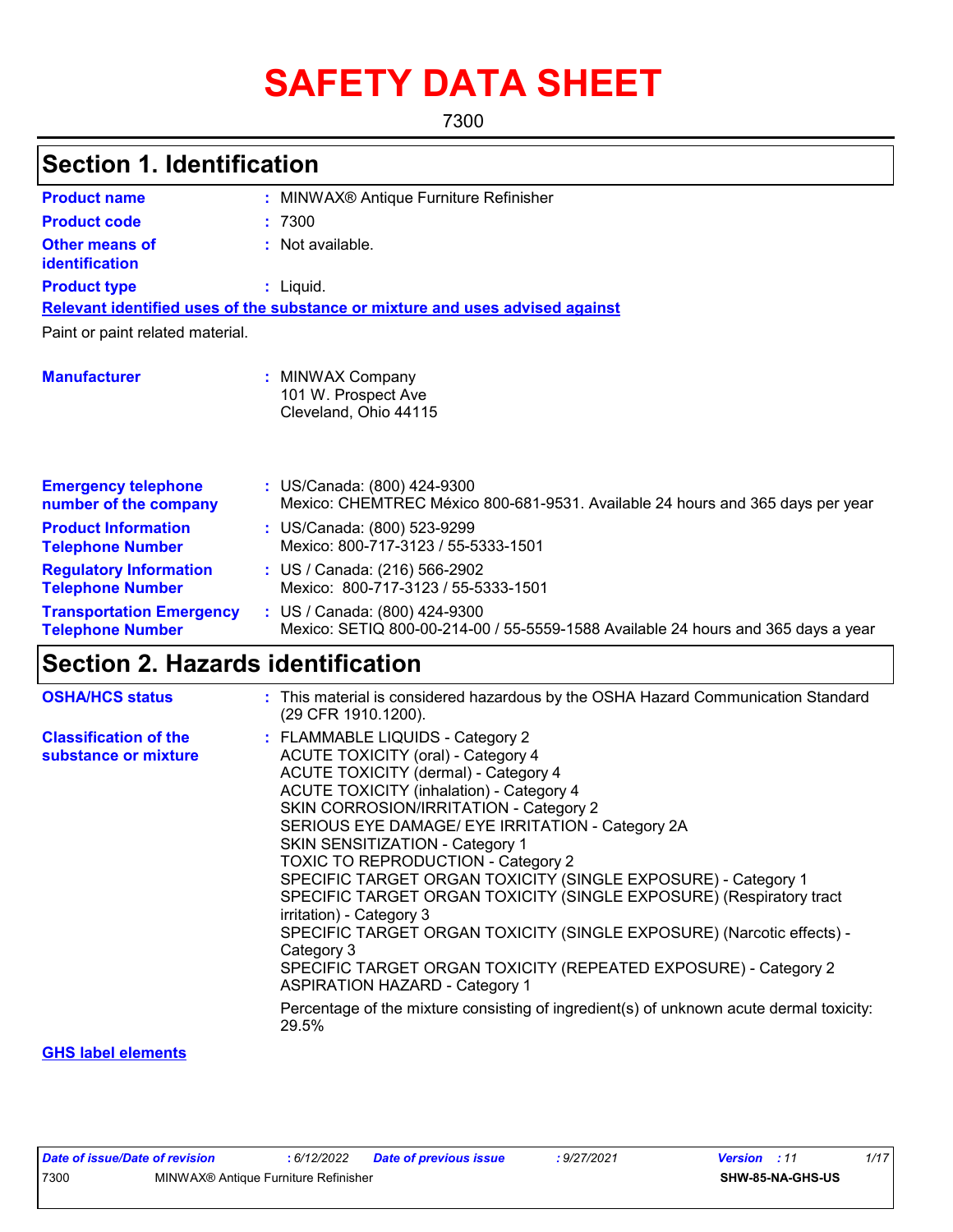# **Section 2. Hazards identification**

| <b>Hazard pictograms</b>                   |                                                                                                                                                                                                                                                                                                                                                                                                                                                                                                                                                                                                                                                                                                                                                                                                         |
|--------------------------------------------|---------------------------------------------------------------------------------------------------------------------------------------------------------------------------------------------------------------------------------------------------------------------------------------------------------------------------------------------------------------------------------------------------------------------------------------------------------------------------------------------------------------------------------------------------------------------------------------------------------------------------------------------------------------------------------------------------------------------------------------------------------------------------------------------------------|
| <b>Signal word</b>                         | : Danger                                                                                                                                                                                                                                                                                                                                                                                                                                                                                                                                                                                                                                                                                                                                                                                                |
| <b>Hazard statements</b>                   | : Highly flammable liquid and vapor.<br>Harmful if swallowed, in contact with skin or if inhaled.<br>May be fatal if swallowed and enters airways.<br>Causes skin irritation.<br>May cause an allergic skin reaction.<br>Causes serious eye irritation.<br>May cause respiratory irritation.<br>May cause drowsiness or dizziness.<br>Suspected of damaging fertility or the unborn child.<br>Causes damage to organs.<br>May cause damage to organs through prolonged or repeated exposure.                                                                                                                                                                                                                                                                                                            |
| <b>Precautionary statements</b>            |                                                                                                                                                                                                                                                                                                                                                                                                                                                                                                                                                                                                                                                                                                                                                                                                         |
| <b>General</b>                             | : Read label before use. Keep out of reach of children. If medical advice is needed,<br>have product container or label at hand.                                                                                                                                                                                                                                                                                                                                                                                                                                                                                                                                                                                                                                                                        |
| <b>Prevention</b>                          | : Obtain special instructions before use. Do not handle until all safety precautions have<br>been read and understood. Wear protective gloves, protective clothing and eye or face<br>protection. Keep away from heat, hot surfaces, sparks, open flames and other ignition<br>sources. No smoking. Use explosion-proof electrical, ventilating or lighting equipment.<br>Use non-sparking tools. Take action to prevent static discharges. Use only outdoors or<br>in a well-ventilated area. Do not breathe vapor. Do not eat, drink or smoke when using<br>this product. Wash thoroughly after handling. Contaminated work clothing must not be<br>allowed out of the workplace.                                                                                                                     |
| <b>Response</b>                            | : IF exposed: Call a POISON CENTER or doctor. IF INHALED: Remove person to fresh<br>air and keep comfortable for breathing. Call a POISON CENTER or doctor if you feel<br>unwell. IF SWALLOWED: Immediately call a POISON CENTER or doctor. Rinse<br>mouth. Do NOT induce vomiting. IF ON SKIN (or hair): Take off immediately all<br>contaminated clothing. Rinse skin with water. Wash contaminated clothing before<br>reuse. IF ON SKIN: Call a POISON CENTER or doctor if you feel unwell. Wash with<br>plenty of water. If skin irritation or rash occurs: Get medical advice or attention. IF IN<br>EYES: Rinse cautiously with water for several minutes. Remove contact lenses, if<br>present and easy to do. Continue rinsing. If eye irritation persists: Get medical advice or<br>attention. |
| <b>Storage</b>                             | Store locked up. Store in a well-ventilated place. Keep container tightly closed. Keep<br>cool.                                                                                                                                                                                                                                                                                                                                                                                                                                                                                                                                                                                                                                                                                                         |
| <b>Disposal</b>                            | : Dispose of contents and container in accordance with all local, regional, national and<br>international regulations.                                                                                                                                                                                                                                                                                                                                                                                                                                                                                                                                                                                                                                                                                  |
| <b>Supplemental label</b><br>elements      | DELAYED EFFECTS FROM LONG TERM OVEREXPOSURE. Contains solvents which<br>can cause permanent brain and nervous system damage. Intentional misuse by<br>deliberately concentrating and inhaling the contents can be harmful or fatal. WARNING:<br>This product contains chemicals known to the State of California to cause cancer and<br>birth defects or other reproductive harm.                                                                                                                                                                                                                                                                                                                                                                                                                       |
|                                            | Please refer to the SDS for additional information. Keep out of reach of children. Do not<br>transfer contents to other containers for storage.                                                                                                                                                                                                                                                                                                                                                                                                                                                                                                                                                                                                                                                         |
| <b>Hazards not otherwise</b><br>classified | : None known.                                                                                                                                                                                                                                                                                                                                                                                                                                                                                                                                                                                                                                                                                                                                                                                           |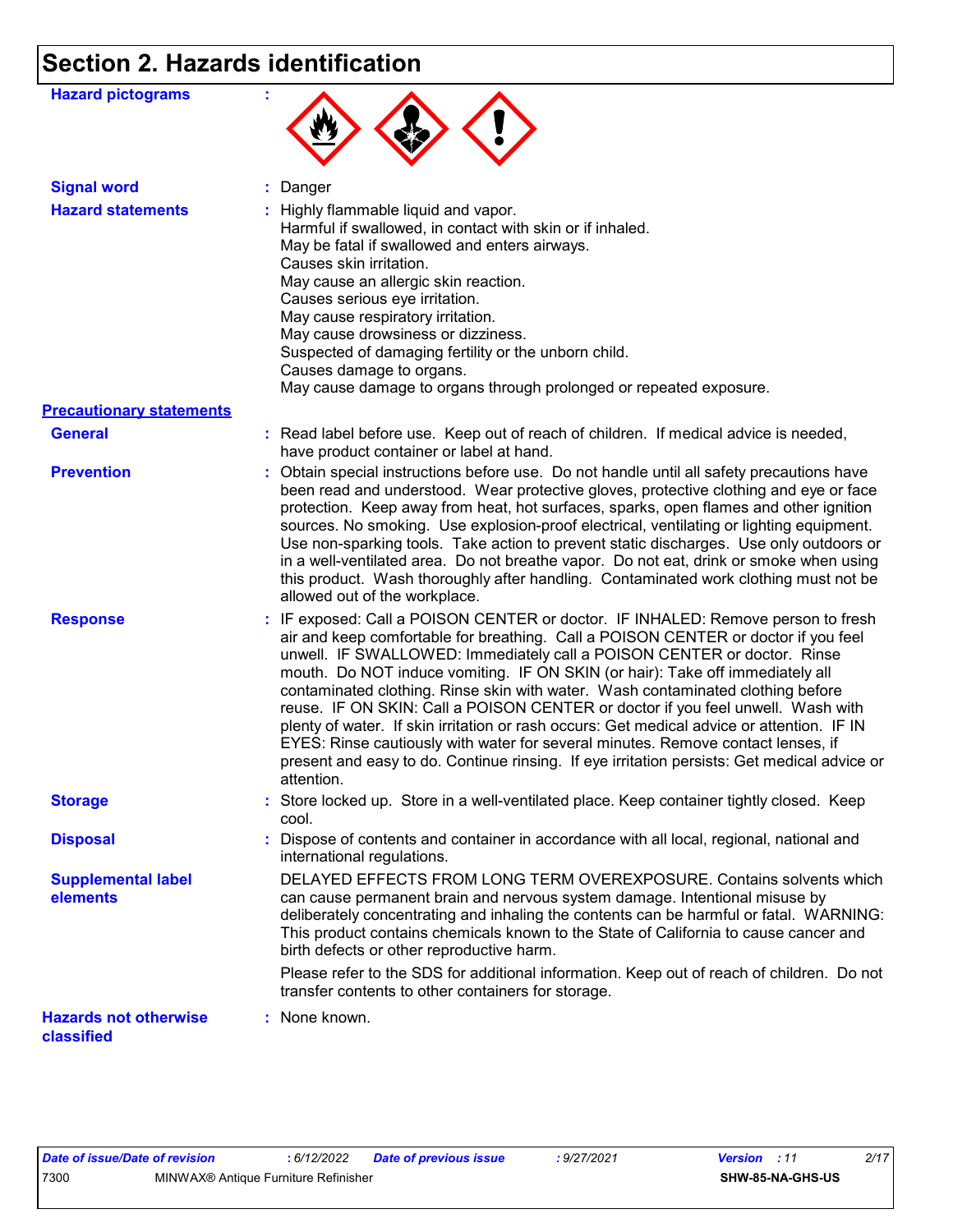### **Section 3. Composition/information on ingredients**

#### **Substance/mixture**

**:** Mixture

**Other means of identification**

- 
- **:** Not available.

#### **CAS number/other identifiers**

| <b>Ingredient name</b> | % by weight | <b>CAS number</b> |
|------------------------|-------------|-------------------|
| Acetone                | I≥50 - ≤75  | 67-64-1           |
| Toluene                | 225 - ≤45   | 108-88-3          |
| <b>Methanol</b>        | 210 - ≤21   | 67-56-1           |
| Polyethylene Glycol    | ∣≤3         | 25322-68-3        |
| Rosin                  | 1≤1         | 8050-09-7         |

Any concentration shown as a range is to protect confidentiality or is due to batch variation.

**There are no additional ingredients present which, within the current knowledge of the supplier and in the concentrations applicable, are classified and hence require reporting in this section.**

**Occupational exposure limits, if available, are listed in Section 8.**

### **Section 4. First aid measures**

#### Get medical attention immediately. Call a poison center or physician. Wash out mouth with water. Remove dentures if any. If material has been swallowed and the exposed person is conscious, give small quantities of water to drink. Stop if the exposed person feels sick as vomiting may be dangerous. Aspiration hazard if swallowed. Can enter lungs and cause damage. Do not induce vomiting. If vomiting occurs, the head should be kept low so that vomit does not enter the lungs. Never give anything by mouth to an unconscious person. If unconscious, place in recovery position and get medical attention immediately. Maintain an open airway. Loosen tight clothing such as a collar, tie, belt or waistband. : Immediately flush eyes with plenty of water, occasionally lifting the upper and lower eyelids. Check for and remove any contact lenses. Continue to rinse for at least 10 minutes. Get medical attention. If necessary, call a poison center or physician. Wash with plenty of soap and water. Remove contaminated clothing and shoes. Wash **:** contaminated clothing thoroughly with water before removing it, or wear gloves. Continue to rinse for at least 10 minutes. Get medical attention. If necessary, call a poison center or physician. In the event of any complaints or symptoms, avoid further exposure. Wash clothing before reuse. Clean shoes thoroughly before reuse. Remove victim to fresh air and keep at rest in a position comfortable for breathing. If it **:** is suspected that fumes are still present, the rescuer should wear an appropriate mask or self-contained breathing apparatus. If not breathing, if breathing is irregular or if respiratory arrest occurs, provide artificial respiration or oxygen by trained personnel. It may be dangerous to the person providing aid to give mouth-to-mouth resuscitation. Get medical attention. If necessary, call a poison center or physician. If unconscious, place in recovery position and get medical attention immediately. Maintain an open airway. Loosen tight clothing such as a collar, tie, belt or waistband. **Eye contact Skin contact Inhalation Ingestion : Description of necessary first aid measures**

**Most important symptoms/effects, acute and delayed**

| <b>Potential acute health effects</b> |                                                                                                                                                                                                                     |
|---------------------------------------|---------------------------------------------------------------------------------------------------------------------------------------------------------------------------------------------------------------------|
| <b>Eye contact</b>                    | : Causes serious eye irritation.                                                                                                                                                                                    |
| <b>Inhalation</b>                     | : Harmful if inhaled. Causes damage to organs following a single exposure if inhaled.<br>Can cause central nervous system (CNS) depression. May cause drowsiness or<br>dizziness. May cause respiratory irritation. |
| <b>Skin contact</b>                   | : Harmful in contact with skin. Causes damage to organs following a single exposure in<br>contact with skin. Causes skin irritation. May cause an allergic skin reaction.                                           |

| Date of issue/Date of revision |                                      | : 6/12/2022 | <b>Date of previous issue</b> | 9/27/2021: | <b>Version</b> : 11 |                  | 3/17 |
|--------------------------------|--------------------------------------|-------------|-------------------------------|------------|---------------------|------------------|------|
| 7300                           | MINWAX® Antique Furniture Refinisher |             |                               |            |                     | SHW-85-NA-GHS-US |      |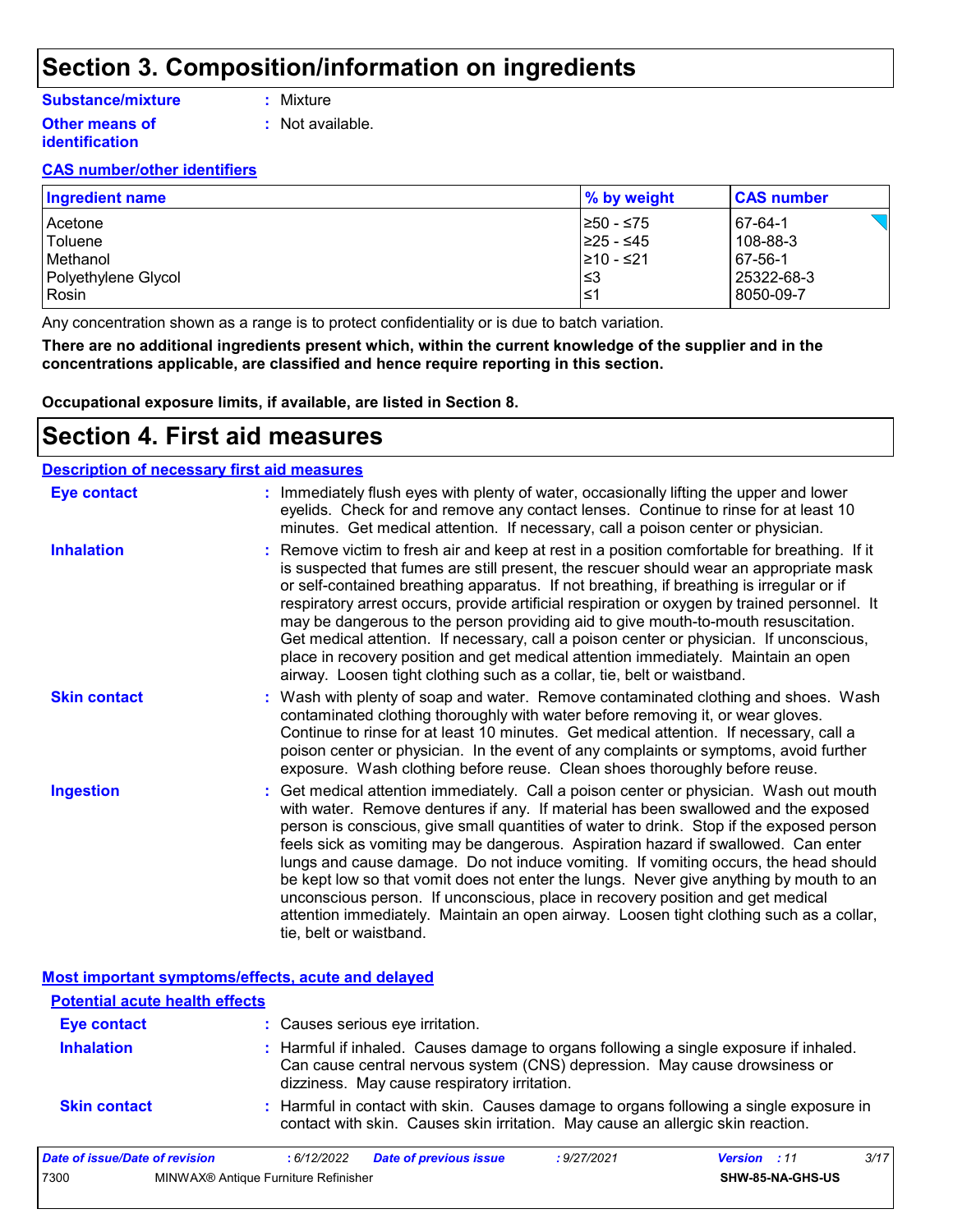| <b>Section 4. First aid measures</b> |                                                                                                                                                                                                                                                                                                                                                                                                                 |
|--------------------------------------|-----------------------------------------------------------------------------------------------------------------------------------------------------------------------------------------------------------------------------------------------------------------------------------------------------------------------------------------------------------------------------------------------------------------|
| <b>Ingestion</b>                     | : Harmful if swallowed. Causes damage to organs following a single exposure if<br>swallowed. Can cause central nervous system (CNS) depression. May be fatal if<br>swallowed and enters airways.                                                                                                                                                                                                                |
| Over-exposure signs/symptoms         |                                                                                                                                                                                                                                                                                                                                                                                                                 |
| <b>Eye contact</b>                   | : Adverse symptoms may include the following:<br>pain or irritation<br>watering<br>redness                                                                                                                                                                                                                                                                                                                      |
| <b>Inhalation</b>                    | : Adverse symptoms may include the following:<br>respiratory tract irritation<br>coughing<br>nausea or vomiting<br>headache<br>drowsiness/fatigue<br>dizziness/vertigo<br>unconsciousness<br>reduced fetal weight<br>increase in fetal deaths<br>skeletal malformations                                                                                                                                         |
| <b>Skin contact</b>                  | : Adverse symptoms may include the following:<br>irritation<br>redness<br>reduced fetal weight<br>increase in fetal deaths<br>skeletal malformations                                                                                                                                                                                                                                                            |
| <b>Ingestion</b>                     | : Adverse symptoms may include the following:<br>nausea or vomiting<br>reduced fetal weight<br>increase in fetal deaths<br>skeletal malformations                                                                                                                                                                                                                                                               |
|                                      | Indication of immediate medical attention and special treatment needed, if necessary                                                                                                                                                                                                                                                                                                                            |
| <b>Notes to physician</b>            | : Treat symptomatically. Contact poison treatment specialist immediately if large<br>quantities have been ingested or inhaled.                                                                                                                                                                                                                                                                                  |
| <b>Specific treatments</b>           | : No specific treatment.                                                                                                                                                                                                                                                                                                                                                                                        |
| <b>Protection of first-aiders</b>    | : No action shall be taken involving any personal risk or without suitable training. If it is<br>suspected that fumes are still present, the rescuer should wear an appropriate mask or<br>self-contained breathing apparatus. It may be dangerous to the person providing aid to<br>give mouth-to-mouth resuscitation. Wash contaminated clothing thoroughly with water<br>before removing it, or wear gloves. |

**See toxicological information (Section 11)**

## **Section 5. Fire-fighting measures**

| <b>Extinguishing media</b>             |                                                        |
|----------------------------------------|--------------------------------------------------------|
| <b>Suitable extinguishing</b><br>media | : Use dry chemical, $CO2$ , water spray (fog) or foam. |
| Unsuitable extinguishing<br>media      | : Do not use water jet.                                |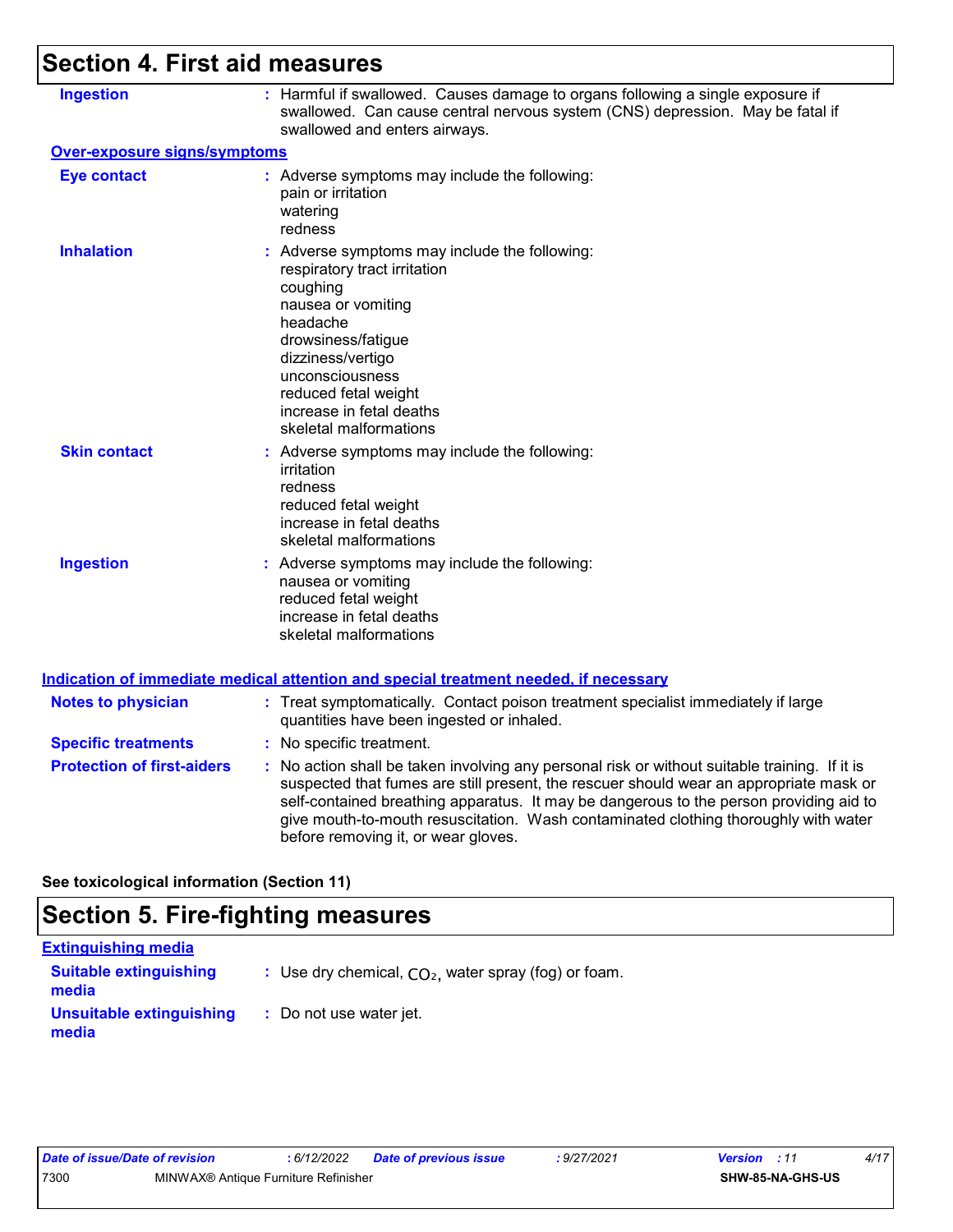### **Section 5. Fire-fighting measures**

| <b>Specific hazards arising</b><br>from the chemical     | : Highly flammable liquid and vapor. Runoff to sewer may create fire or explosion hazard.<br>In a fire or if heated, a pressure increase will occur and the container may burst, with the<br>risk of a subsequent explosion. The vapor/gas is heavier than air and will spread along<br>the ground. Vapors may accumulate in low or confined areas or travel a considerable<br>distance to a source of ignition and flash back. |
|----------------------------------------------------------|---------------------------------------------------------------------------------------------------------------------------------------------------------------------------------------------------------------------------------------------------------------------------------------------------------------------------------------------------------------------------------------------------------------------------------|
| <b>Hazardous thermal</b><br>decomposition products       | Decomposition products may include the following materials:<br>carbon dioxide<br>carbon monoxide                                                                                                                                                                                                                                                                                                                                |
| <b>Special protective actions</b><br>for fire-fighters   | : Promptly isolate the scene by removing all persons from the vicinity of the incident if<br>there is a fire. No action shall be taken involving any personal risk or without suitable<br>training. Move containers from fire area if this can be done without risk. Use water<br>spray to keep fire-exposed containers cool.                                                                                                   |
| <b>Special protective</b><br>equipment for fire-fighters | : Fire-fighters should wear appropriate protective equipment and self-contained breathing<br>apparatus (SCBA) with a full face-piece operated in positive pressure mode.                                                                                                                                                                                                                                                        |

### **Section 6. Accidental release measures**

#### **Environmental precautions Personal precautions, protective equipment and emergency procedures :** Avoid dispersal of spilled material and runoff and contact with soil, waterways, drains **:** No action shall be taken involving any personal risk or without suitable training. Evacuate surrounding areas. Keep unnecessary and unprotected personnel from entering. Do not touch or walk through spilled material. Shut off all ignition sources. No flares, smoking or flames in hazard area. Avoid breathing vapor or mist. Provide adequate ventilation. Wear appropriate respirator when ventilation is inadequate. Put on appropriate personal protective equipment. and sewers. Inform the relevant authorities if the product has caused environmental pollution (sewers, waterways, soil or air). **For non-emergency personnel For emergency responders :** If specialized clothing is required to deal with the spillage, take note of any information in Section 8 on suitable and unsuitable materials. See also the information in "For nonemergency personnel".

#### **Methods and materials for containment and cleaning up**

| <b>Small spill</b> | : Stop leak if without risk. Move containers from spill area. Use spark-proof tools and<br>explosion-proof equipment. Dilute with water and mop up if water-soluble. Alternatively,<br>or if water-insoluble, absorb with an inert dry material and place in an appropriate waste<br>disposal container. Dispose of via a licensed waste disposal contractor.                                                                                                                                                                                                                                                                                                                                                                                                        |
|--------------------|----------------------------------------------------------------------------------------------------------------------------------------------------------------------------------------------------------------------------------------------------------------------------------------------------------------------------------------------------------------------------------------------------------------------------------------------------------------------------------------------------------------------------------------------------------------------------------------------------------------------------------------------------------------------------------------------------------------------------------------------------------------------|
| <b>Large spill</b> | : Stop leak if without risk. Move containers from spill area. Use spark-proof tools and<br>explosion-proof equipment. Approach release from upwind. Prevent entry into sewers,<br>water courses, basements or confined areas. Wash spillages into an effluent treatment<br>plant or proceed as follows. Contain and collect spillage with non-combustible,<br>absorbent material e.g. sand, earth, vermiculite or diatomaceous earth and place in<br>container for disposal according to local regulations (see Section 13). Dispose of via a<br>licensed waste disposal contractor. Contaminated absorbent material may pose the<br>same hazard as the spilled product. Note: see Section 1 for emergency contact<br>information and Section 13 for waste disposal. |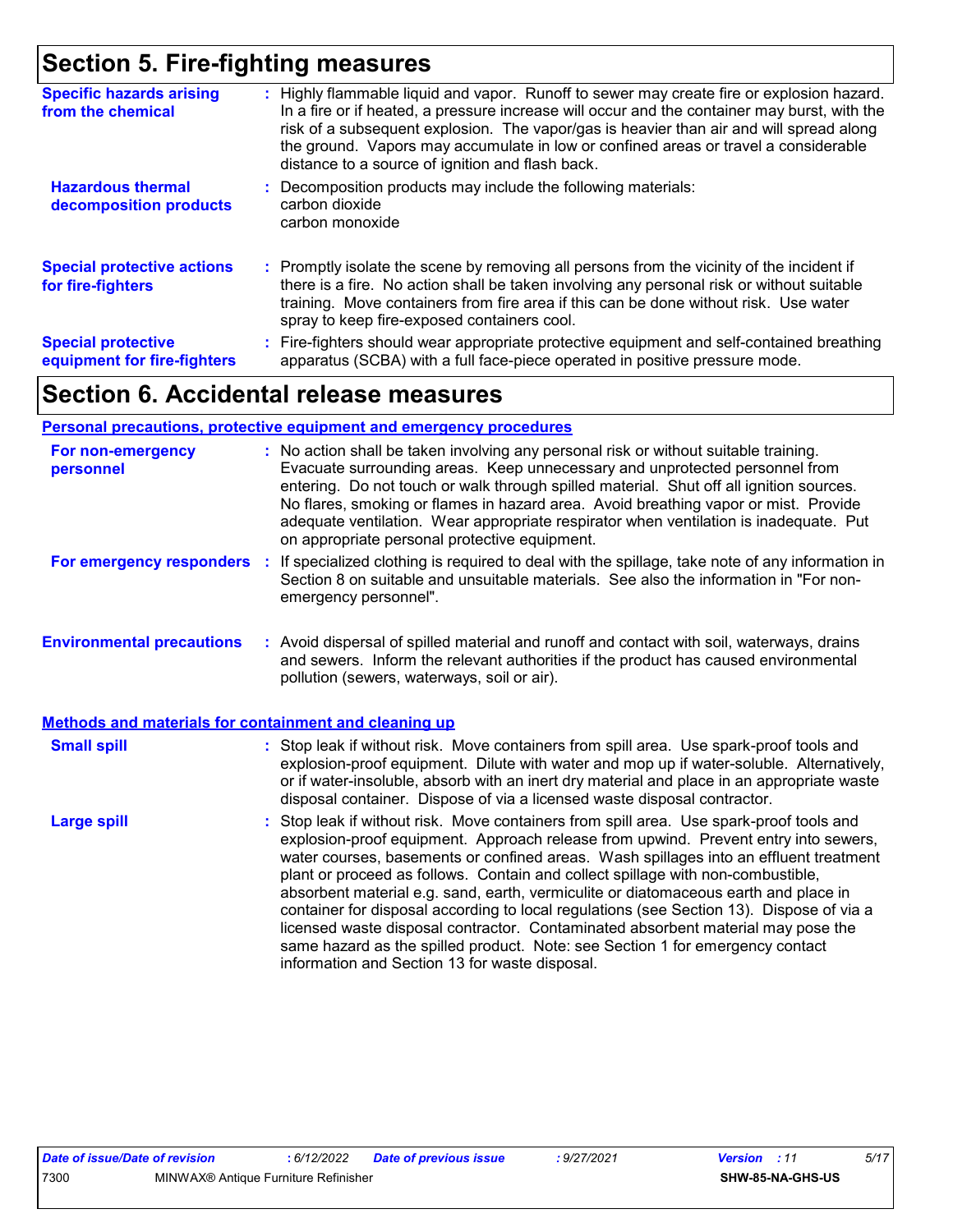# **Section 7. Handling and storage**

| <b>Precautions for safe handling</b>                                      |  |                                                                                                                                                                                                                                                                                                                                                                                                                                                                                                                                                                                                                                                                                                                                                                                                                                                                                                                                                                                                                                                                                                                                                                      |
|---------------------------------------------------------------------------|--|----------------------------------------------------------------------------------------------------------------------------------------------------------------------------------------------------------------------------------------------------------------------------------------------------------------------------------------------------------------------------------------------------------------------------------------------------------------------------------------------------------------------------------------------------------------------------------------------------------------------------------------------------------------------------------------------------------------------------------------------------------------------------------------------------------------------------------------------------------------------------------------------------------------------------------------------------------------------------------------------------------------------------------------------------------------------------------------------------------------------------------------------------------------------|
| <b>Protective measures</b>                                                |  | : Put on appropriate personal protective equipment (see Section 8). Persons with a<br>history of skin sensitization problems should not be employed in any process in which<br>this product is used. Avoid exposure - obtain special instructions before use. Avoid<br>exposure during pregnancy. Do not handle until all safety precautions have been read<br>and understood. Do not get in eyes or on skin or clothing. Do not breathe vapor or mist.<br>Do not swallow. Use only with adequate ventilation. Wear appropriate respirator when<br>ventilation is inadequate. Do not enter storage areas and confined spaces unless<br>adequately ventilated. Keep in the original container or an approved alternative made<br>from a compatible material, kept tightly closed when not in use. Store and use away<br>from heat, sparks, open flame or any other ignition source. Use explosion-proof<br>electrical (ventilating, lighting and material handling) equipment. Use only non-sparking<br>tools. Take precautionary measures against electrostatic discharges. Empty containers<br>retain product residue and can be hazardous. Do not reuse container. |
| <b>Advice on general</b><br>occupational hygiene                          |  | Eating, drinking and smoking should be prohibited in areas where this material is<br>handled, stored and processed. Workers should wash hands and face before eating,<br>drinking and smoking. Remove contaminated clothing and protective equipment before<br>entering eating areas. See also Section 8 for additional information on hygiene<br>measures.                                                                                                                                                                                                                                                                                                                                                                                                                                                                                                                                                                                                                                                                                                                                                                                                          |
| <b>Conditions for safe storage,</b><br>including any<br>incompatibilities |  | Store in accordance with local regulations. Store in a segregated and approved area.<br>Store in original container protected from direct sunlight in a dry, cool and well-ventilated<br>area, away from incompatible materials (see Section 10) and food and drink. Store<br>locked up. Eliminate all ignition sources. Separate from oxidizing materials. Keep<br>container tightly closed and sealed until ready for use. Containers that have been<br>opened must be carefully resealed and kept upright to prevent leakage. Do not store in<br>unlabeled containers. Use appropriate containment to avoid environmental<br>contamination. See Section 10 for incompatible materials before handling or use.                                                                                                                                                                                                                                                                                                                                                                                                                                                     |

# **Section 8. Exposure controls/personal protection**

#### **Control parameters**

**Occupational exposure limits (OSHA United States)**

| <b>Ingredient name</b>                                                                                           | CAS#                          | <b>Exposure limits</b>                                                                                                                                                                                                                                                                                                                                                    |      |
|------------------------------------------------------------------------------------------------------------------|-------------------------------|---------------------------------------------------------------------------------------------------------------------------------------------------------------------------------------------------------------------------------------------------------------------------------------------------------------------------------------------------------------------------|------|
| Acetone                                                                                                          | 67-64-1                       | ACGIH TLV (United States, 1/2021).<br>TWA: 250 ppm 8 hours.<br>STEL: 500 ppm 15 minutes.<br>NIOSH REL (United States, 10/2020).<br>TWA: 250 ppm 10 hours.<br>TWA: 590 mg/m <sup>3</sup> 10 hours.<br>OSHA PEL (United States, 5/2018).<br>TWA: 1000 ppm 8 hours.<br>TWA: 2400 mg/m <sup>3</sup> 8 hours.                                                                  |      |
| Toluene                                                                                                          | 108-88-3                      | OSHA PEL Z2 (United States, 2/2013).<br>TWA: 200 ppm 8 hours.<br>CEIL: 300 ppm<br>AMP: 500 ppm 10 minutes.<br>NIOSH REL (United States, 10/2020).<br>TWA: 100 ppm 10 hours.<br>TWA: 375 mg/m <sup>3</sup> 10 hours.<br>STEL: 150 ppm 15 minutes.<br>STEL: 560 mg/m <sup>3</sup> 15 minutes.<br>ACGIH TLV (United States, 1/2021).<br>Ototoxicant.<br>TWA: 20 ppm 8 hours. |      |
| Methanol                                                                                                         | 67-56-1                       | ACGIH TLV (United States, 1/2021).                                                                                                                                                                                                                                                                                                                                        |      |
| <b>Date of issue/Date of revision</b><br>: 6/12/2022<br>7300<br>MINWAX <sup>®</sup> Antique Furniture Refinisher | <b>Date of previous issue</b> | : 9/27/2021<br>Version : 11<br>SHW-85-NA-GHS-US                                                                                                                                                                                                                                                                                                                           | 6/17 |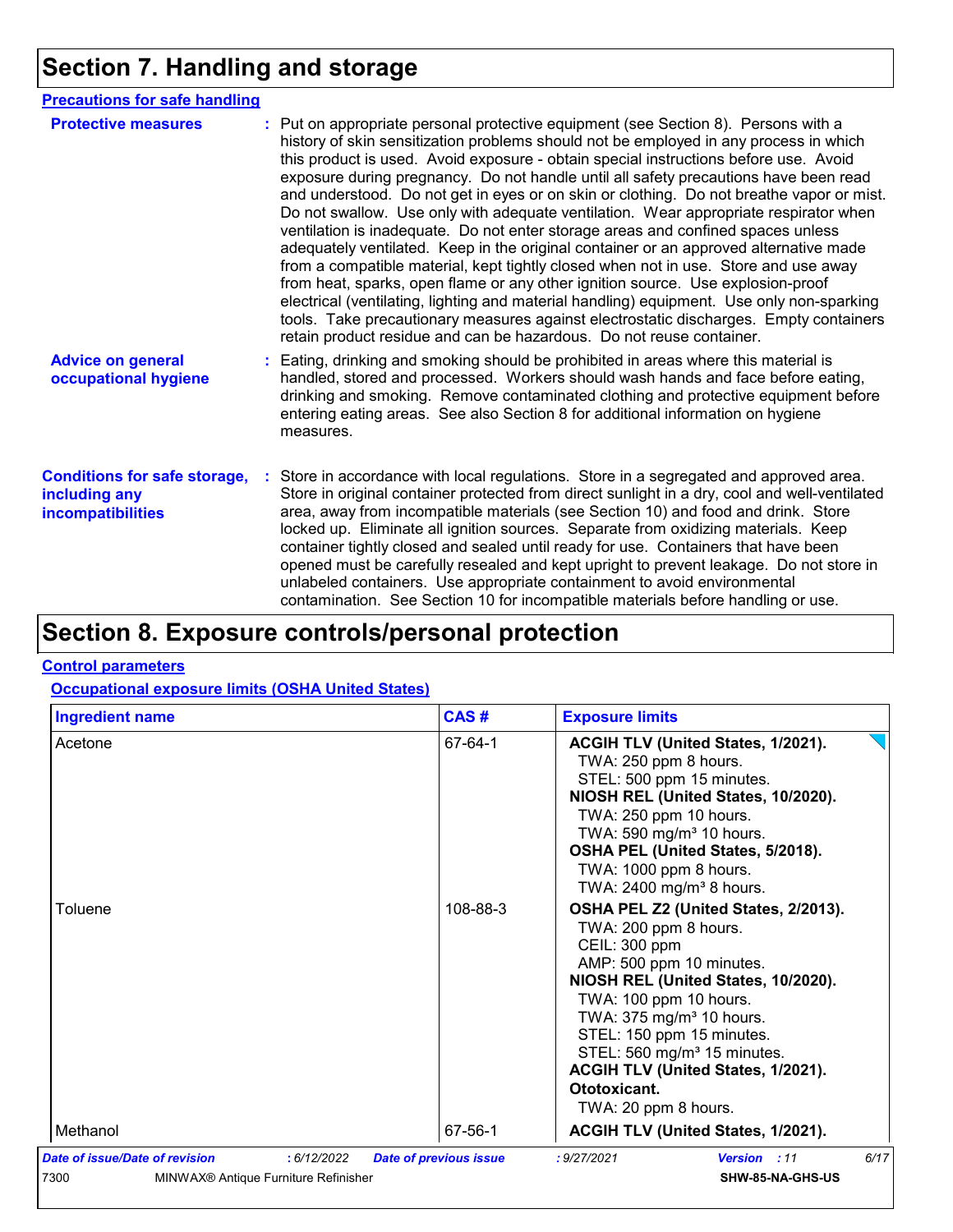# **Section 8. Exposure controls/personal protection**

|                     |            | Absorbed through skin.<br>TWA: 200 ppm 8 hours.<br>TWA: 262 mg/m <sup>3</sup> 8 hours.<br>STEL: 250 ppm 15 minutes.<br>STEL: 328 mg/m <sup>3</sup> 15 minutes.<br>NIOSH REL (United States, 10/2020).<br>Absorbed through skin.<br>TWA: 200 ppm 10 hours.<br>TWA: 260 mg/m <sup>3</sup> 10 hours.<br>STEL: 250 ppm 15 minutes.<br>STEL: 325 mg/m <sup>3</sup> 15 minutes.<br>OSHA PEL (United States, 5/2018).<br>TWA: 200 ppm 8 hours. |
|---------------------|------------|-----------------------------------------------------------------------------------------------------------------------------------------------------------------------------------------------------------------------------------------------------------------------------------------------------------------------------------------------------------------------------------------------------------------------------------------|
|                     |            | TWA: 260 mg/m <sup>3</sup> 8 hours.                                                                                                                                                                                                                                                                                                                                                                                                     |
| Polyethylene Glycol | 25322-68-3 | OARS WEEL (United States, 1/2021).<br>TWA: 10 mg/m <sup>3</sup> 8 hours.                                                                                                                                                                                                                                                                                                                                                                |
| Rosin               | 8050-09-7  | ACGIH TLV (United States, 1/2021). Skin<br>sensitizer. Inhalation sensitizer.                                                                                                                                                                                                                                                                                                                                                           |

#### **Occupational exposure limits (Canada)**

| <b>Ingredient name</b>                               | CAS#                          | <b>Exposure limits</b>                                                                                                                                                                                                                                                                                                                                                                                                                                                                                                                                                                                                                                                                                                                  |
|------------------------------------------------------|-------------------------------|-----------------------------------------------------------------------------------------------------------------------------------------------------------------------------------------------------------------------------------------------------------------------------------------------------------------------------------------------------------------------------------------------------------------------------------------------------------------------------------------------------------------------------------------------------------------------------------------------------------------------------------------------------------------------------------------------------------------------------------------|
| acetone                                              | 67-64-1                       | CA Alberta Provincial (Canada, 6/2018).<br>8 hrs OEL: 1200 mg/m <sup>3</sup> 8 hours.<br>15 min OEL: 1800 mg/m <sup>3</sup> 15 minutes.<br>8 hrs OEL: 500 ppm 8 hours.<br>15 min OEL: 750 ppm 15 minutes.<br><b>CA British Columbia Provincial (Canada,</b><br>6/2021).<br>TWA: 250 ppm 8 hours.<br>STEL: 500 ppm 15 minutes.<br>CA Ontario Provincial (Canada, 6/2019).<br>TWA: 250 ppm 8 hours.<br>STEL: 500 ppm 15 minutes.<br>CA Quebec Provincial (Canada, 6/2021).<br>TWAEV: 500 ppm 8 hours.<br>TWAEV: 1190 mg/m <sup>3</sup> 8 hours.<br>STEV: 1000 ppm 15 minutes.<br>STEV: 2380 mg/m <sup>3</sup> 15 minutes.<br><b>CA Saskatchewan Provincial (Canada,</b><br>7/2013).<br>STEL: 750 ppm 15 minutes.<br>TWA: 500 ppm 8 hours. |
| Toluene                                              | 108-88-3                      | CA Alberta Provincial (Canada, 6/2018).<br>Absorbed through skin.<br>8 hrs OEL: 50 ppm 8 hours.<br>8 hrs OEL: 188 mg/m <sup>3</sup> 8 hours.<br><b>CA British Columbia Provincial (Canada,</b><br>$6/2021$ ).<br>TWA: 20 ppm 8 hours.<br>CA Ontario Provincial (Canada, 6/2019).<br>TWA: 20 ppm 8 hours.<br>CA Quebec Provincial (Canada, 6/2021).<br>Absorbed through skin.<br>TWAEV: 50 ppm 8 hours.<br>TWAEV: 188 mg/m <sup>3</sup> 8 hours.<br>CA Saskatchewan Provincial (Canada,                                                                                                                                                                                                                                                  |
| : 6/12/2022<br><b>Date of issue/Date of revision</b> | <b>Date of previous issue</b> | 7/17<br>: 9/27/2021<br><b>Version</b> : 11                                                                                                                                                                                                                                                                                                                                                                                                                                                                                                                                                                                                                                                                                              |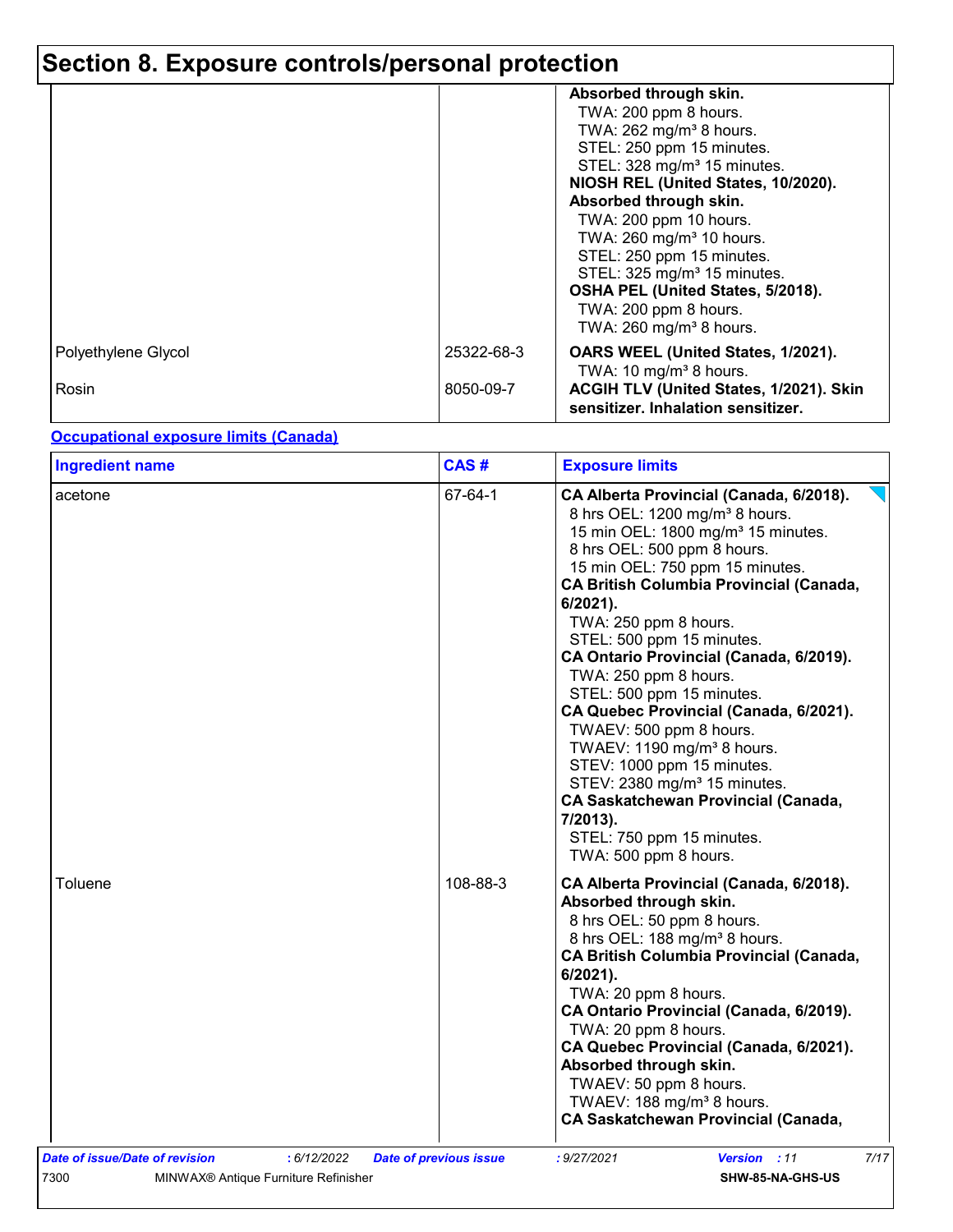# **Section 8. Exposure controls/personal protection**

|                |           | 7/2013). Absorbed through skin.<br>STEL: 60 ppm 15 minutes.                   |
|----------------|-----------|-------------------------------------------------------------------------------|
|                |           | TWA: 50 ppm 8 hours.                                                          |
| Methyl alcohol | 67-56-1   | CA Alberta Provincial (Canada, 6/2018).                                       |
|                |           | Absorbed through skin.                                                        |
|                |           | 8 hrs OEL: 262 mg/m <sup>3</sup> 8 hours.                                     |
|                |           | 8 hrs OEL: 200 ppm 8 hours.                                                   |
|                |           | 15 min OEL: 250 ppm 15 minutes.                                               |
|                |           | 15 min OEL: 328 mg/m <sup>3</sup> 15 minutes.                                 |
|                |           | <b>CA British Columbia Provincial (Canada,</b>                                |
|                |           | 6/2021). Absorbed through skin.                                               |
|                |           | TWA: 200 ppm 8 hours.                                                         |
|                |           | STEL: 250 ppm 15 minutes.                                                     |
|                |           | CA Ontario Provincial (Canada, 6/2019).                                       |
|                |           | Absorbed through skin.                                                        |
|                |           | TWA: 200 ppm 8 hours.                                                         |
|                |           | STEL: 250 ppm 15 minutes.                                                     |
|                |           | CA Quebec Provincial (Canada, 6/2021).                                        |
|                |           | Absorbed through skin.                                                        |
|                |           | TWAEV: 200 ppm 8 hours.                                                       |
|                |           | TWAEV: $262$ mg/m <sup>3</sup> 8 hours.                                       |
|                |           | STEV: 250 ppm 15 minutes.                                                     |
|                |           | STEV: 328 mg/m <sup>3</sup> 15 minutes.                                       |
|                |           | CA Saskatchewan Provincial (Canada,                                           |
|                |           | 7/2013). Absorbed through skin.                                               |
|                |           | STEL: 250 ppm 15 minutes.                                                     |
|                |           | TWA: 200 ppm 8 hours.                                                         |
| Rosin          | 8050-09-7 | ACGIH TLV (United States, 1/2021). Skin<br>sensitizer. Inhalation sensitizer. |

#### **Occupational exposure limits (Mexico)**

|          | CAS#     | <b>Exposure limits</b>                                                                                              |
|----------|----------|---------------------------------------------------------------------------------------------------------------------|
| Acetone  | 67-64-1  | NOM-010-STPS-2014 (Mexico, 4/2016).<br>TWA: 500 ppm 8 hours.<br>STEL: 750 ppm 15 minutes.                           |
| Toluene  | 108-88-3 | NOM-010-STPS-2014 (Mexico, 4/2016).<br>TWA: 20 ppm 8 hours.                                                         |
| methanol | 67-56-1  | NOM-010-STPS-2014 (Mexico, 4/2016).<br>Absorbed through skin.<br>TWA: 200 ppm 8 hours.<br>STEL: 250 ppm 15 minutes. |

| <b>Appropriate engineering</b><br>controls | : Use only with adequate ventilation. Use process enclosures, local exhaust ventilation or<br>other engineering controls to keep worker exposure to airborne contaminants below any<br>recommended or statutory limits. The engineering controls also need to keep gas,<br>vapor or dust concentrations below any lower explosive limits. Use explosion-proof<br>ventilation equipment. |
|--------------------------------------------|-----------------------------------------------------------------------------------------------------------------------------------------------------------------------------------------------------------------------------------------------------------------------------------------------------------------------------------------------------------------------------------------|
| <b>Environmental exposure</b><br>controls  | : Emissions from ventilation or work process equipment should be checked to ensure<br>they comply with the requirements of environmental protection legislation. In some<br>cases, fume scrubbers, filters or engineering modifications to the process equipment<br>will be necessary to reduce emissions to acceptable levels.                                                         |
| <b>Individual protection measures</b>      |                                                                                                                                                                                                                                                                                                                                                                                         |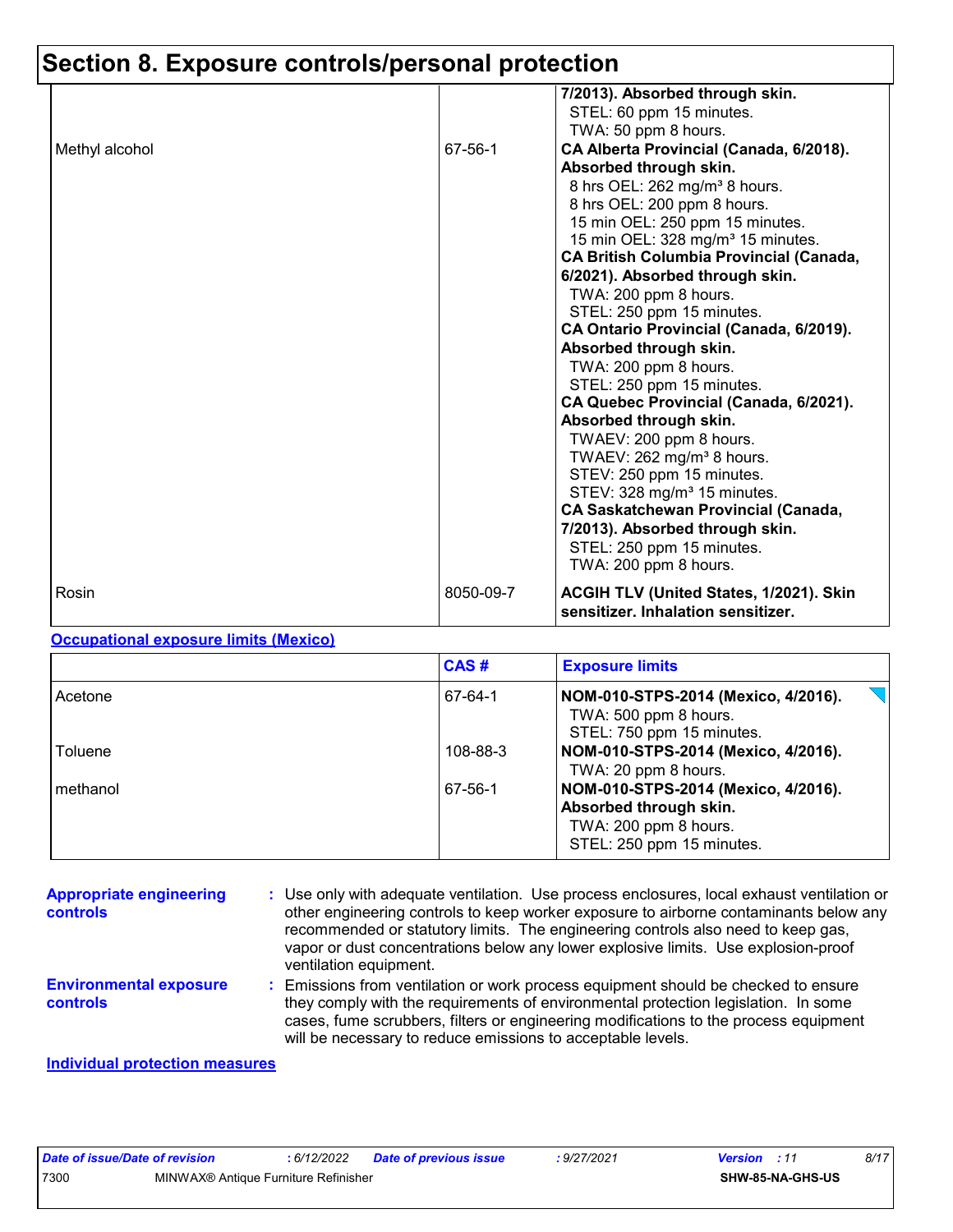# **Section 8. Exposure controls/personal protection**

| <b>Hygiene measures</b>       | : Wash hands, forearms and face thoroughly after handling chemical products, before<br>eating, smoking and using the lavatory and at the end of the working period.<br>Appropriate techniques should be used to remove potentially contaminated clothing.<br>Contaminated work clothing should not be allowed out of the workplace. Wash<br>contaminated clothing before reusing. Ensure that eyewash stations and safety<br>showers are close to the workstation location.                                                                                                                                            |
|-------------------------------|------------------------------------------------------------------------------------------------------------------------------------------------------------------------------------------------------------------------------------------------------------------------------------------------------------------------------------------------------------------------------------------------------------------------------------------------------------------------------------------------------------------------------------------------------------------------------------------------------------------------|
| <b>Eye/face protection</b>    | : Safety eyewear complying with an approved standard should be used when a risk<br>assessment indicates this is necessary to avoid exposure to liquid splashes, mists,<br>gases or dusts. If contact is possible, the following protection should be worn, unless<br>the assessment indicates a higher degree of protection: chemical splash goggles.                                                                                                                                                                                                                                                                  |
| <b>Skin protection</b>        |                                                                                                                                                                                                                                                                                                                                                                                                                                                                                                                                                                                                                        |
| <b>Hand protection</b>        | : Chemical-resistant, impervious gloves complying with an approved standard should be<br>worn at all times when handling chemical products if a risk assessment indicates this is<br>necessary. Considering the parameters specified by the glove manufacturer, check<br>during use that the gloves are still retaining their protective properties. It should be<br>noted that the time to breakthrough for any glove material may be different for different<br>glove manufacturers. In the case of mixtures, consisting of several substances, the<br>protection time of the gloves cannot be accurately estimated. |
| <b>Body protection</b>        | : Personal protective equipment for the body should be selected based on the task being<br>performed and the risks involved and should be approved by a specialist before<br>handling this product. When there is a risk of ignition from static electricity, wear anti-<br>static protective clothing. For the greatest protection from static discharges, clothing<br>should include anti-static overalls, boots and gloves.                                                                                                                                                                                         |
| <b>Other skin protection</b>  | : Appropriate footwear and any additional skin protection measures should be selected<br>based on the task being performed and the risks involved and should be approved by a<br>specialist before handling this product.                                                                                                                                                                                                                                                                                                                                                                                              |
| <b>Respiratory protection</b> | : Based on the hazard and potential for exposure, select a respirator that meets the<br>appropriate standard or certification. Respirators must be used according to a<br>respiratory protection program to ensure proper fitting, training, and other important<br>aspects of use.                                                                                                                                                                                                                                                                                                                                    |

# **Section 9. Physical and chemical properties**

The conditions of measurement of all properties are at standard temperature and pressure unless otherwise indicated.

| <b>Appearance</b>                                                 |                                                                                     |
|-------------------------------------------------------------------|-------------------------------------------------------------------------------------|
| <b>Physical state</b>                                             | : Liquid.                                                                           |
| <b>Color</b>                                                      | : Not available.                                                                    |
| Odor                                                              | : Not available.                                                                    |
| <b>Odor threshold</b>                                             | : Not available.                                                                    |
| pH                                                                | : Not applicable.                                                                   |
| <b>Melting point/freezing point</b>                               | : Not available.                                                                    |
| <b>Boiling point, initial boiling</b><br>point, and boiling range | : $55^{\circ}$ C (131 $^{\circ}$ F)                                                 |
| <b>Flash point</b>                                                | : Closed cup: -7 $^{\circ}$ C (19.4 $^{\circ}$ F) [Tagliabue Closed Cup]            |
| <b>Evaporation rate</b>                                           | $: 5.6$ (butyl acetate = 1)                                                         |
| <b>Flammability</b>                                               | : Not available.                                                                    |
| Lower and upper explosion<br>limit/flammability limit             | $:$ Lower: 1%<br>Upper: 36.5%                                                       |
| <b>Vapor pressure</b>                                             | : 24 kPa $(180 \text{ mm Hg})$                                                      |
| <b>Relative vapor density</b>                                     | : $1.11$ [Air = 1]                                                                  |
| <b>Relative density</b>                                           | : 0.81                                                                              |
| <b>Solubility</b>                                                 | : Not available.                                                                    |
| <b>Date of issue/Date of revision</b>                             | 9/17<br>: 6/12/2022<br>: 9/27/2021<br>Version : 11<br><b>Date of previous issue</b> |
| 7300                                                              | MINWAX® Antique Furniture Refinisher<br>SHW-85-NA-GHS-US                            |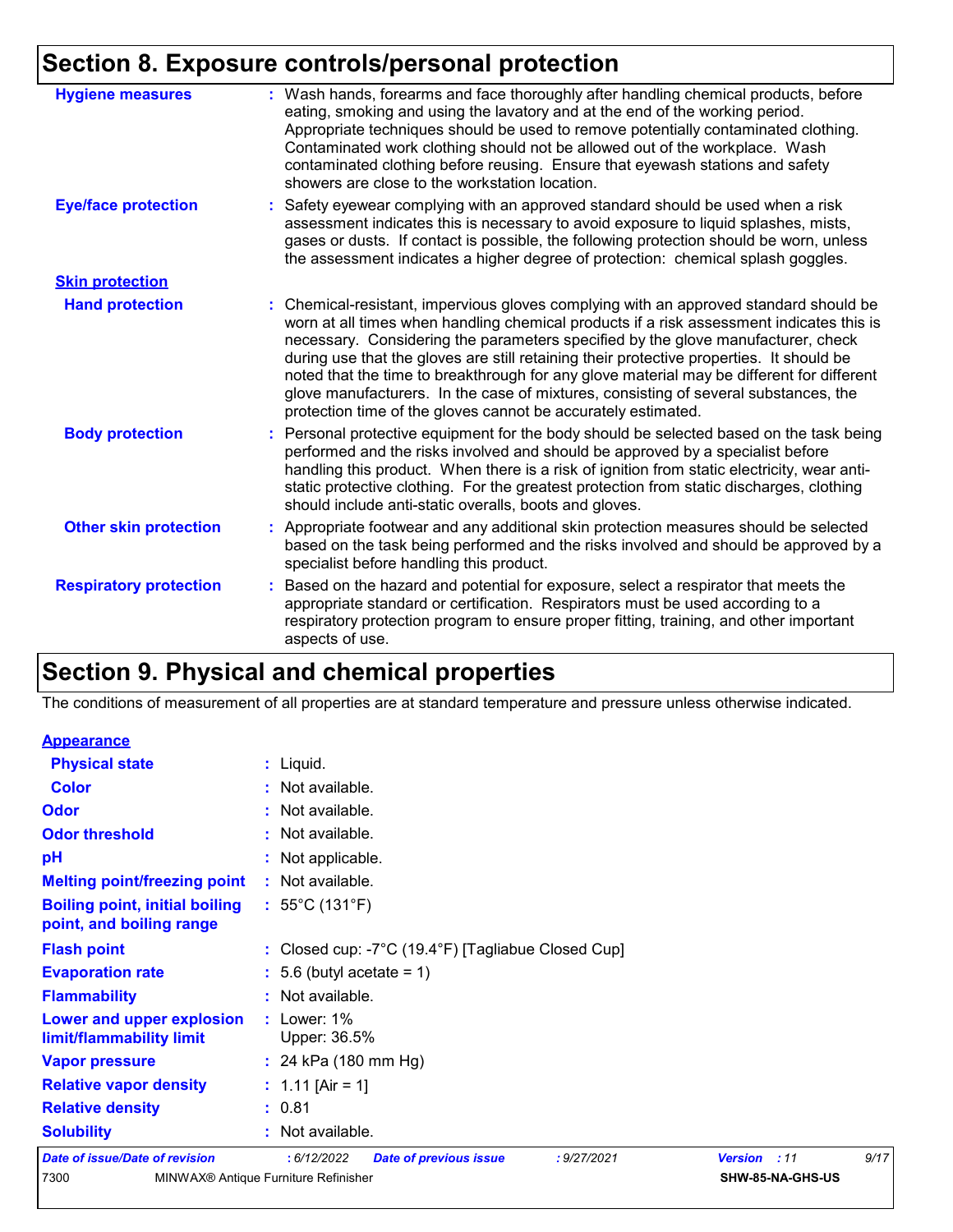## **Section 9. Physical and chemical properties**

| <b>Partition coefficient: n-</b><br>octanol/water |    | : Not applicable.                                                |
|---------------------------------------------------|----|------------------------------------------------------------------|
| <b>Auto-ignition temperature</b>                  |    | : Not available.                                                 |
| <b>Decomposition temperature</b>                  |    | $\therefore$ Not available.                                      |
| <b>Viscosity</b>                                  |    | : Kinematic (40°C (104°F)): <20.5 mm <sup>2</sup> /s (<20.5 cSt) |
| <b>Molecular weight</b>                           | ÷. | Not applicable.                                                  |
| <b>Aerosol product</b>                            |    |                                                                  |
| <b>Heat of combustion</b>                         |    | $: 26.639$ kJ/g                                                  |

# **Section 10. Stability and reactivity**

| <b>Reactivity</b>                            | : No specific test data related to reactivity available for this product or its ingredients.                                                                                                                                               |
|----------------------------------------------|--------------------------------------------------------------------------------------------------------------------------------------------------------------------------------------------------------------------------------------------|
| <b>Chemical stability</b>                    | : The product is stable.                                                                                                                                                                                                                   |
| <b>Possibility of hazardous</b><br>reactions | : Under normal conditions of storage and use, hazardous reactions will not occur.                                                                                                                                                          |
| <b>Conditions to avoid</b>                   | : Avoid all possible sources of ignition (spark or flame). Do not pressurize, cut, weld,<br>braze, solder, drill, grind or expose containers to heat or sources of ignition. Do not<br>allow vapor to accumulate in low or confined areas. |
| <b>Incompatible materials</b>                | Reactive or incompatible with the following materials:<br>oxidizing materials                                                                                                                                                              |
| <b>Hazardous decomposition</b><br>products   | : Under normal conditions of storage and use, hazardous decomposition products should<br>not be produced.                                                                                                                                  |

# **Section 11. Toxicological information**

#### **Information on toxicological effects**

#### **Acute toxicity**

| <b>Product/ingredient name</b> | <b>Result</b>                | <b>Species</b> |             | <b>Exposure</b> |  |
|--------------------------------|------------------------------|----------------|-------------|-----------------|--|
| Acetone                        | LD50 Oral                    | Rat            | 5800 mg/kg  |                 |  |
| Toluene                        | <b>LC50 Inhalation Vapor</b> | Rat            | 49 g/ $m3$  | 4 hours         |  |
|                                | LD50 Oral                    | Rat            | 636 mg/kg   |                 |  |
| Methanol                       | <b>ILC50 Inhalation Gas.</b> | Rat            | 145000 ppm  | 1 hours         |  |
|                                | LC50 Inhalation Gas.         | Rat            | 64000 ppm   | 4 hours         |  |
|                                | LD50 Dermal                  | Rabbit         | 15800 mg/kg |                 |  |
|                                | LD50 Oral                    | Rat            | 5600 mg/kg  |                 |  |
| Rosin                          | LD50 Oral                    | Rat            | 7600 mg/kg  |                 |  |

#### **Irritation/Corrosion**

| <b>Product/ingredient name</b> | <b>Result</b>                               | <b>Species</b> | <b>Score</b> | <b>Exposure</b>     | <b>Observation</b>       |
|--------------------------------|---------------------------------------------|----------------|--------------|---------------------|--------------------------|
| Acetone                        | Eyes - Mild irritant                        | Human          |              | 186300 ppm          |                          |
|                                | Eyes - Mild irritant                        | Rabbit         |              | $10$ uL             |                          |
|                                | Eyes - Moderate irritant                    | Rabbit         |              | 24 hours 20         | $\overline{\phantom{0}}$ |
|                                |                                             |                |              | mg                  |                          |
|                                | Eyes - Severe irritant                      | Rabbit         |              | $20 \, mg$          |                          |
|                                | Skin - Mild irritant                        | Rabbit         |              | 24 hours 500        |                          |
|                                |                                             |                |              | mg                  |                          |
|                                | Skin - Mild irritant                        | Rabbit         |              | 395 mg              |                          |
| Date of issue/Date of revision | <b>Date of previous issue</b><br>:6/12/2022 |                | : 9/27/2021  | <b>Version</b> : 11 | 10/17                    |
| 7300                           | MINWAX® Antique Furniture Refinisher        |                |              |                     | SHW-85-NA-GHS-US         |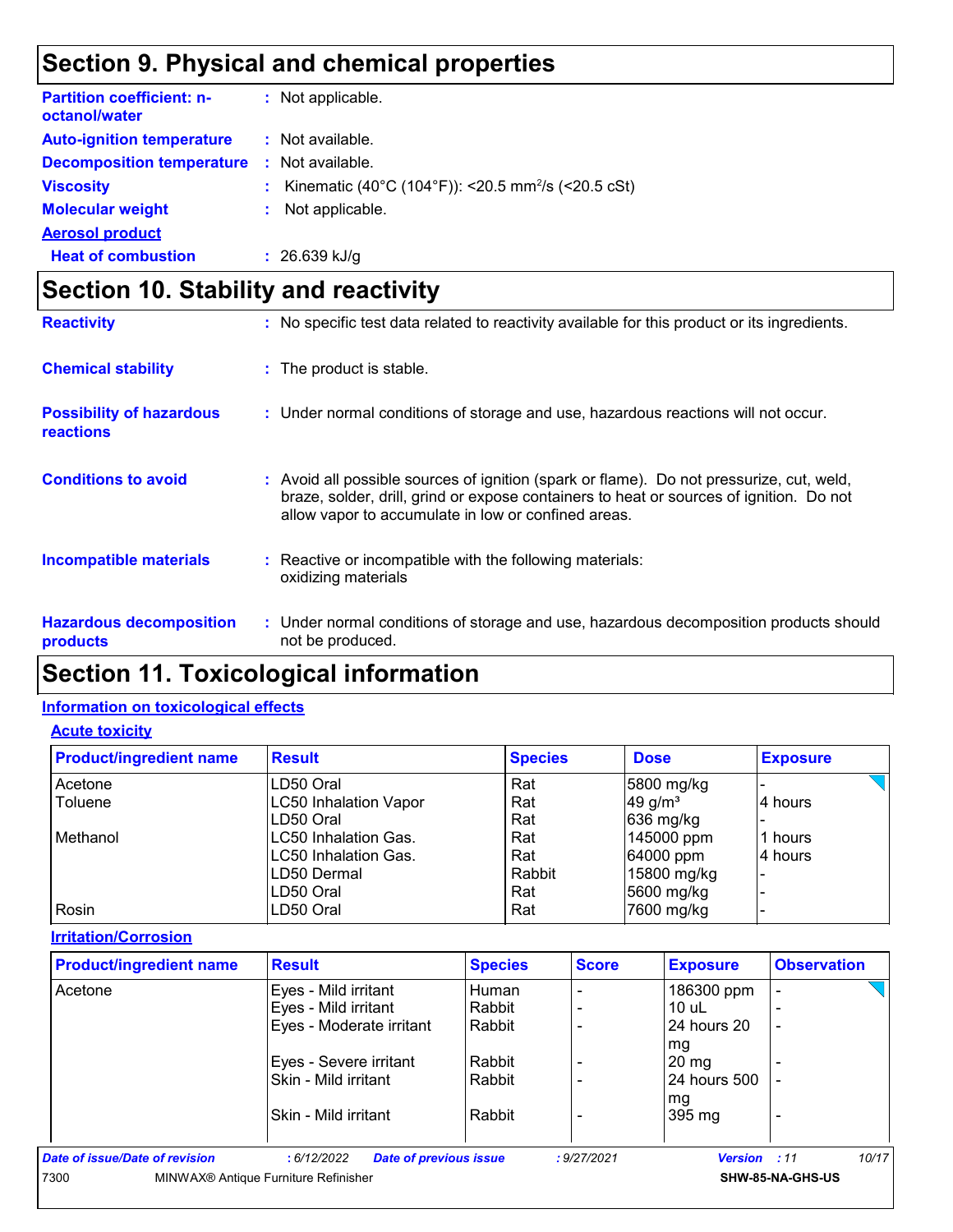# **Section 11. Toxicological information**

| Toluene             | Eyes - Mild irritant     | Rabbit | 0.5 minutes      | ۰              |
|---------------------|--------------------------|--------|------------------|----------------|
|                     |                          |        | $100 \text{ mg}$ |                |
|                     | Eyes - Mild irritant     | Rabbit | 870 ug           |                |
|                     | Eyes - Severe irritant   | Rabbit | 24 hours 2       | ۰              |
|                     |                          |        | mg               |                |
|                     | Skin - Mild irritant     | Pig    | 24 hours 250     |                |
|                     |                          |        | uL               |                |
|                     | Skin - Mild irritant     | Rabbit | 435 mg           |                |
|                     | Skin - Moderate irritant | Rabbit | 24 hours 20      | $\blacksquare$ |
|                     |                          |        | mg               |                |
|                     | Skin - Moderate irritant | Rabbit | 500 mg           |                |
| Methanol            | Eyes - Moderate irritant | Rabbit | 24 hours 100     |                |
|                     |                          |        | mg               |                |
|                     | Eyes - Moderate irritant | Rabbit | $40 \text{ mg}$  |                |
|                     | Skin - Moderate irritant | Rabbit | 24 hours 20      |                |
|                     |                          |        | mg               |                |
| Polyethylene Glycol | Eyes - Mild irritant     | Rabbit | 24 hours 500     | $\blacksquare$ |
|                     |                          |        | mg               |                |
|                     | Eyes - Mild irritant     | Rabbit | 500 mg           |                |
|                     | Skin - Mild irritant     | Rabbit | 24 hours 500     |                |
|                     |                          |        | mg               |                |
|                     | Skin - Mild irritant     | Rabbit | 500 mg           | -              |

#### **Sensitization**

Not available.

#### **Mutagenicity**

Not available.

#### **Carcinogenicity**

Not available.

#### **Classification**

| <b>Product/ingredient name OSHA</b> | <b>IARC</b> | <b>NTP</b> |
|-------------------------------------|-------------|------------|
| Toluene                             |             |            |

#### **Reproductive toxicity**

Not available.

#### **Teratogenicity**

Not available.

#### **Specific target organ toxicity (single exposure)**

| <b>Name</b> | <b>Category</b> | <b>Route of</b><br>exposure | <b>Target organs</b>              |
|-------------|-----------------|-----------------------------|-----------------------------------|
| Acetone     | Category 3      |                             | Respiratory tract<br>irritation   |
|             | Category 3      |                             | Narcotic effects                  |
| Toluene     | Category 3      |                             | Respiratory tract<br>l irritation |
|             | Category 3      |                             | Narcotic effects                  |
| Methanol    | Category 1      |                             |                                   |
|             | Category 3      |                             | Narcotic effects                  |

**Specific target organ toxicity (repeated exposure)**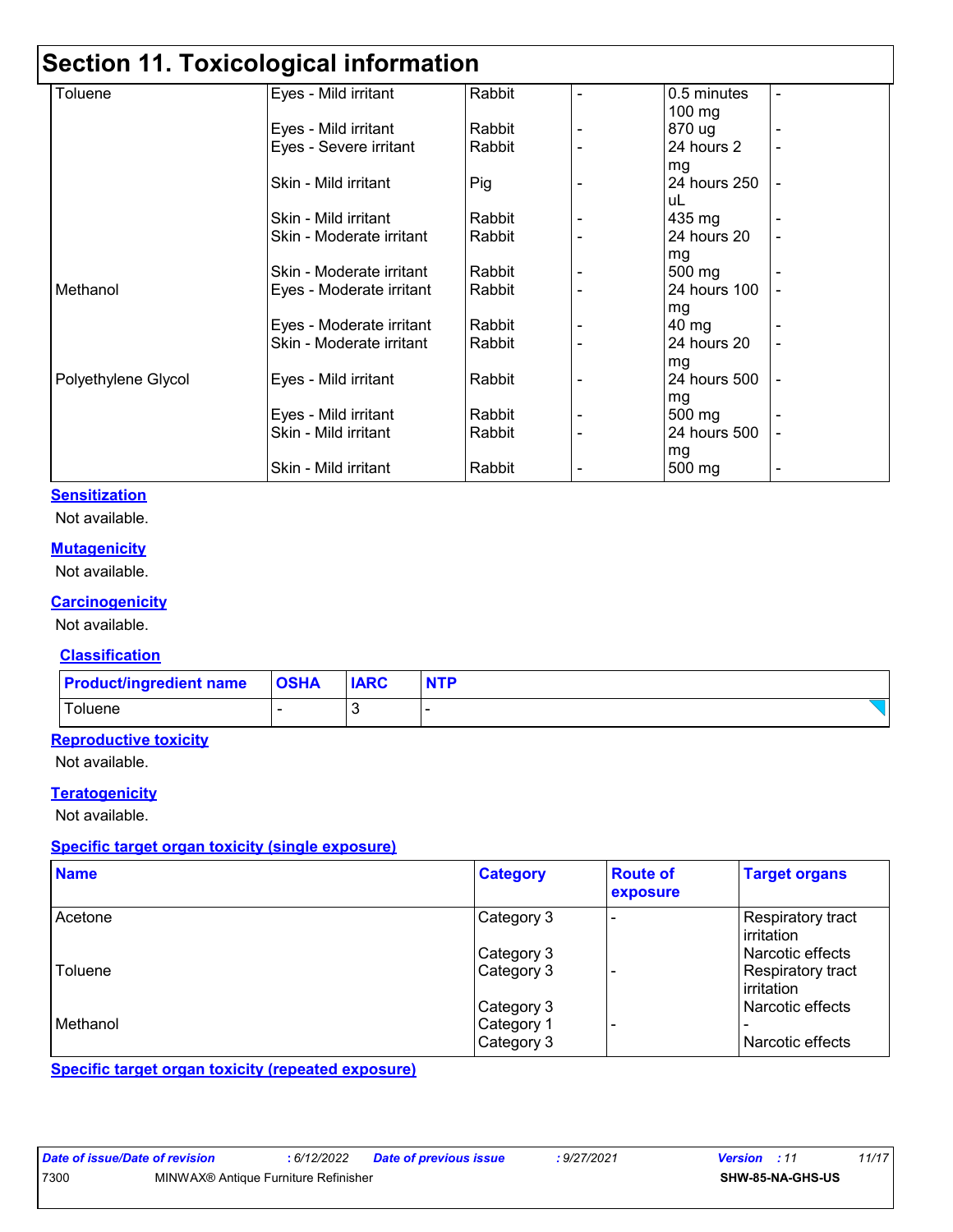# **Section 11. Toxicological information**

| <b>Name</b> | <b>Category</b> | <b>Route of</b><br>exposure | <b>Target organs</b> |
|-------------|-----------------|-----------------------------|----------------------|
| Acetone     | Category 2      |                             | -                    |
| Toluene     | Category 2      |                             | -                    |
| Methanol    | Category 2      |                             | -                    |

#### **Aspiration hazard**

| <b>Name</b> | Result                       |
|-------------|------------------------------|
| Toluene     | ASPIRATION HAZARD - Category |

| <b>Information on the likely</b><br>routes of exposure | : Not available.                                                                                                                                                                                                                                                        |
|--------------------------------------------------------|-------------------------------------------------------------------------------------------------------------------------------------------------------------------------------------------------------------------------------------------------------------------------|
| <b>Potential acute health effects</b>                  |                                                                                                                                                                                                                                                                         |
| <b>Eye contact</b>                                     | : Causes serious eye irritation.                                                                                                                                                                                                                                        |
| <b>Inhalation</b>                                      | : Harmful if inhaled. Causes damage to organs following a single exposure if inhaled.<br>Can cause central nervous system (CNS) depression. May cause drowsiness or<br>dizziness. May cause respiratory irritation.                                                     |
| <b>Skin contact</b>                                    | : Harmful in contact with skin. Causes damage to organs following a single exposure in<br>contact with skin. Causes skin irritation. May cause an allergic skin reaction.                                                                                               |
| <b>Ingestion</b>                                       | : Harmful if swallowed. Causes damage to organs following a single exposure if<br>swallowed. Can cause central nervous system (CNS) depression. May be fatal if<br>swallowed and enters airways.                                                                        |
|                                                        | Symptoms related to the physical, chemical and toxicological characteristics                                                                                                                                                                                            |
| <b>Eye contact</b>                                     | : Adverse symptoms may include the following:<br>pain or irritation<br>watering<br>redness                                                                                                                                                                              |
| <b>Inhalation</b>                                      | : Adverse symptoms may include the following:<br>respiratory tract irritation<br>coughing<br>nausea or vomiting<br>headache<br>drowsiness/fatigue<br>dizziness/vertigo<br>unconsciousness<br>reduced fetal weight<br>increase in fetal deaths<br>skeletal malformations |
| <b>Skin contact</b>                                    | : Adverse symptoms may include the following:<br>irritation<br>redness<br>reduced fetal weight<br>increase in fetal deaths<br>skeletal malformations                                                                                                                    |
| <b>Ingestion</b>                                       | : Adverse symptoms may include the following:<br>nausea or vomiting<br>reduced fetal weight<br>increase in fetal deaths<br>skeletal malformations                                                                                                                       |
|                                                        | Delayed and immediate effects and also chronic effects from short and long term exposure                                                                                                                                                                                |

#### **Short term exposure**

| Date of issue/Date of revision |                                      | 6/12/2022 | Date of previous issue | : 9/27/2021 | <b>Version</b> : 11 |                  | 12/17 |  |
|--------------------------------|--------------------------------------|-----------|------------------------|-------------|---------------------|------------------|-------|--|
| 7300                           | MINWAX® Antique Furniture Refinisher |           |                        |             |                     | SHW-85-NA-GHS-US |       |  |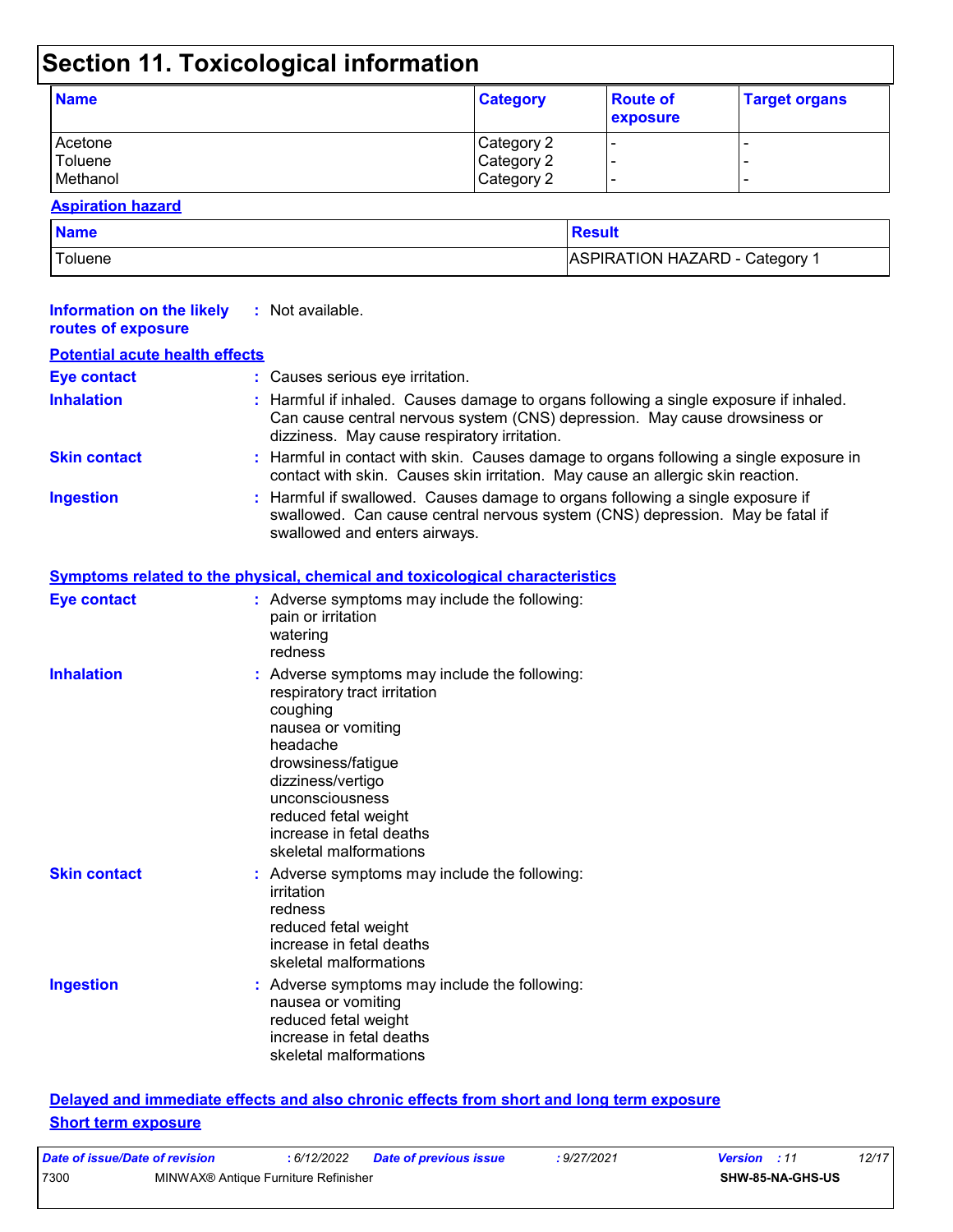# **Section 11. Toxicological information**

| <b>Potential immediate</b><br><b>effects</b> | : Not available.                                                                                                                                                               |
|----------------------------------------------|--------------------------------------------------------------------------------------------------------------------------------------------------------------------------------|
| <b>Potential delayed effects</b>             | : Not available.                                                                                                                                                               |
| <b>Long term exposure</b>                    |                                                                                                                                                                                |
| <b>Potential immediate</b><br><b>effects</b> | : Not available.                                                                                                                                                               |
| <b>Potential delayed effects</b>             | : Not available.                                                                                                                                                               |
| <b>Potential chronic health effects</b>      |                                                                                                                                                                                |
| Not available.                               |                                                                                                                                                                                |
| <b>General</b>                               | : May cause damage to organs through prolonged or repeated exposure. Once<br>sensitized, a severe allergic reaction may occur when subsequently exposed to very low<br>levels. |
| <b>Carcinogenicity</b>                       | : No known significant effects or critical hazards.                                                                                                                            |
| <b>Mutagenicity</b>                          | : No known significant effects or critical hazards.                                                                                                                            |
| <b>Teratogenicity</b>                        | : Suspected of damaging the unborn child.                                                                                                                                      |
| <b>Developmental effects</b>                 | : No known significant effects or critical hazards.                                                                                                                            |
| <b>Fertility effects</b>                     | : No known significant effects or critical hazards.                                                                                                                            |

#### **Numerical measures of toxicity**

#### **Acute toxicity estimates**

| <b>Route</b>        | <b>ATE value</b> |
|---------------------|------------------|
| Oral                | 462.46 mg/kg     |
| Dermal              | 1245.4 mg/kg     |
| Inhalation (vapors) | 17.66 mg/l       |

# **Section 12. Ecological information**

#### **Toxicity**

| <b>Product/ingredient name</b>        | <b>Result</b>                                    | <b>Species</b>                                                            | <b>Exposure</b> |
|---------------------------------------|--------------------------------------------------|---------------------------------------------------------------------------|-----------------|
| Acetone                               | Acute EC50 7200000 µg/l Fresh water              | Algae - Selenastrum sp.                                                   | 96 hours        |
|                                       | Acute LC50 4.42589 ml/L Marine water             | Crustaceans - Acartia tonsa -<br>Copepodid                                | 48 hours        |
|                                       | Acute LC50 7460000 µg/l Fresh water              | Daphnia - Daphnia cucullata                                               | 48 hours        |
|                                       | Acute LC50 5600 ppm Fresh water                  | Fish - Poecilia reticulata                                                | 96 hours        |
|                                       | Chronic NOEC 4.95 mg/l Marine water              | Algae - Ulva pertusa                                                      | 96 hours        |
|                                       | Chronic NOEC 0.016 ml/L Fresh water              | Crustaceans - Daphniidae                                                  | 21 days         |
|                                       | Chronic NOEC 0.1 ml/L Fresh water                | Daphnia - Daphnia magna -<br>Neonate                                      | 21 days         |
|                                       | Chronic NOEC 5 µg/l Marine water                 | Fish - Gasterosteus aculeatus -<br>Larvae                                 | 42 days         |
| Toluene                               | Acute EC50 >433 ppm Marine water                 | Algae - Skeletonema costatum                                              | 96 hours        |
|                                       | Acute EC50 11600 µg/l Fresh water                | Crustaceans - Gammarus<br>pseudolimnaeus - Adult                          | 48 hours        |
|                                       | Acute EC50 6000 µg/l Fresh water                 | Daphnia - Daphnia magna -<br>Juvenile (Fledgling, Hatchling,<br>Weanling) | 48 hours        |
|                                       | Acute LC50 5500 µg/l Fresh water                 | Fish - Oncorhynchus kisutch - Fry                                         | 96 hours        |
|                                       | Chronic NOEC 1000 µg/l Fresh water               | Daphnia - Daphnia magna                                                   | 21 days         |
| Methanol                              | Acute EC50 16.912 mg/l Marine water              | Algae - Ulva pertusa                                                      | 96 hours        |
| <b>Date of issue/Date of revision</b> | :6/12/2022<br><b>Date of previous issue</b>      | : 9/27/2021<br><b>Version</b><br>: 11                                     | 13/17           |
| 7300                                  | MINWAX <sup>®</sup> Antique Furniture Refinisher | SHW-85-NA-GHS-US                                                          |                 |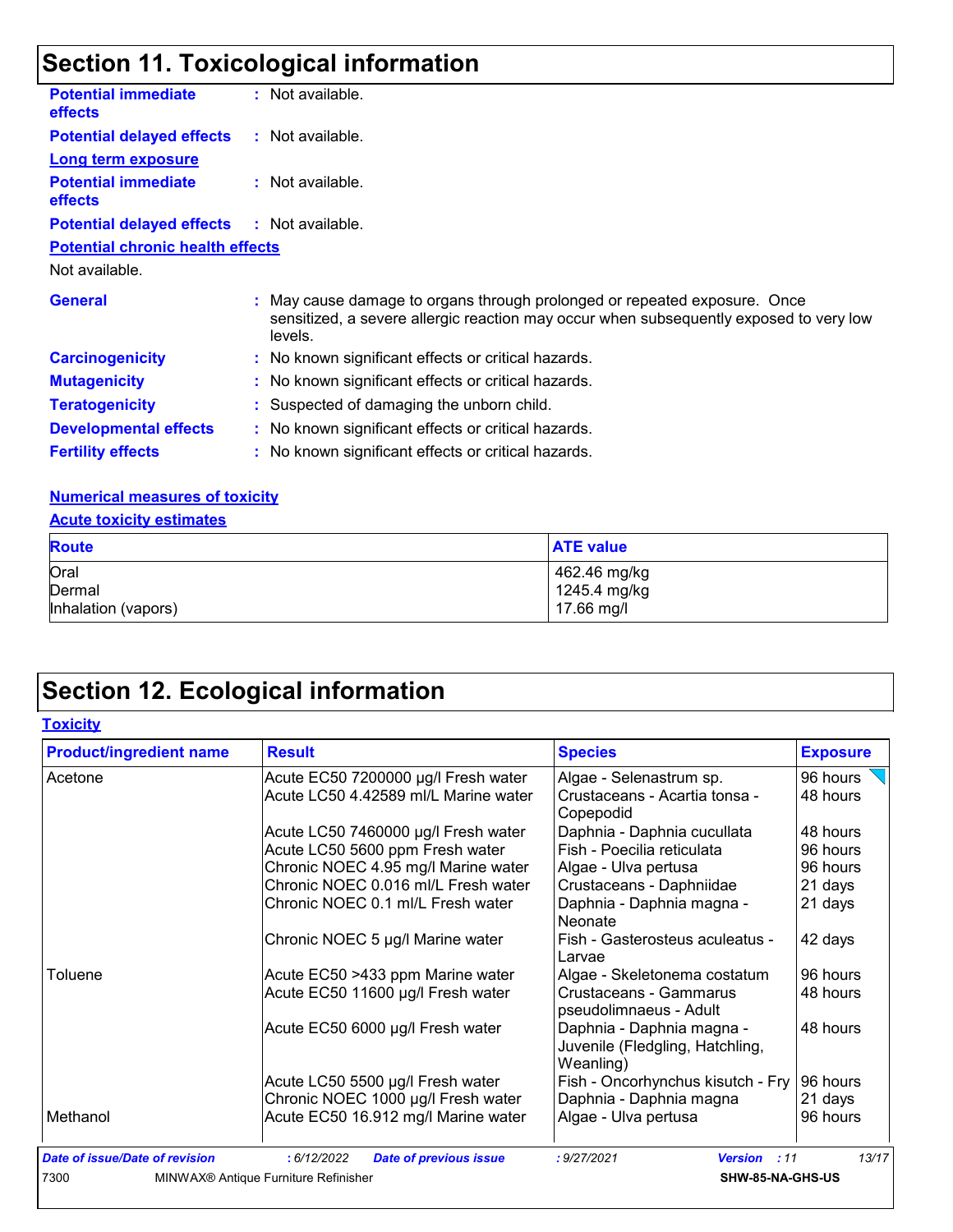## **Section 12. Ecological information**

|                     | Acute LC50 2500000 µg/l Marine water                                   | Crustaceans - Crangon crangon - 148 hours<br>Adult |                      |
|---------------------|------------------------------------------------------------------------|----------------------------------------------------|----------------------|
|                     | Acute LC50 3289 mg/l Fresh water                                       | Daphnia - Daphnia magna -<br>Neonate               | 148 hours            |
|                     | Acute LC50 290 mg/l Fresh water<br>Chronic NOEC 9.96 mg/l Marine water | Fish - Danio rerio - Egg<br>Algae - Ulva pertusa   | 96 hours<br>96 hours |
| Polyethylene Glycol | Acute LC50 >1000000 µg/l Fresh water                                   | Fish - Salmo salar - Parr                          | 196 hours            |

#### **Persistence and degradability**

| <b>Product/ingredient name</b> | <b>Aquatic half-life</b> | <b>Photolysis</b> | Biodegradability |
|--------------------------------|--------------------------|-------------------|------------------|
| Acetone                        |                          |                   | Readily          |
| Toluene                        |                          |                   | Readily          |

#### **Bioaccumulative potential**

| <b>Product/ingredient name</b> | $LogP_{ow}$              | <b>BCF</b> | <b>Potential</b> |
|--------------------------------|--------------------------|------------|------------------|
| Toluene                        |                          | '90        | low              |
| Methanol                       |                          | ~10        | low              |
| Polyethylene Glycol            | $\overline{\phantom{0}}$ | 3.2        | low              |

#### **Mobility in soil**

| <b>Soil/water partition</b> | : Not available. |
|-----------------------------|------------------|
| <b>coefficient (Koc)</b>    |                  |

**Other adverse effects** : No known significant effects or critical hazards.

### **Section 13. Disposal considerations**

The generation of waste should be avoided or minimized wherever possible. Disposal of this product, solutions and any by-products should at all times comply with the requirements of environmental protection and waste disposal legislation and any regional local authority requirements. Dispose of surplus and non-recyclable products via a licensed waste disposal contractor. Waste should not be disposed of untreated to the sewer unless fully compliant with the requirements of all authorities with jurisdiction. Waste packaging should be recycled. Incineration or landfill should only be considered when recycling is not feasible. This material and its container must be disposed of in a safe way. Care should be taken when handling emptied containers that have not been cleaned or rinsed out. Empty containers or liners may retain some product residues. Vapor from product residues may create a highly flammable or explosive atmosphere inside the container. Do not cut, weld or grind used containers unless they have been cleaned thoroughly internally. Avoid dispersal of spilled material and runoff and contact with soil, waterways, drains and sewers. **Disposal methods :**

### **Section 14. Transport information**

|                                       | <b>DOT</b><br><b>Classification</b>                                  | <b>TDG</b><br><b>Classification</b> | <b>Mexico</b><br><b>Classification</b> | <b>IATA</b>                             | <b>IMDG</b>                             |
|---------------------------------------|----------------------------------------------------------------------|-------------------------------------|----------------------------------------|-----------------------------------------|-----------------------------------------|
| <b>UN number</b>                      | <b>UN1263</b>                                                        | UN1263                              | l UN1263                               | UN1263                                  | <b>UN1263</b>                           |
| <b>UN proper</b><br>shipping name     | <b>PAINT RELATED</b><br><b>MATERIAL</b>                              | PAINT RELATED<br><b>MATERIAL</b>    | l PAINT RELATED<br><b>MATERIAL</b>     | <b>PAINT RELATED</b><br><b>MATERIAL</b> | <b>PAINT RELATED</b><br><b>MATERIAL</b> |
|                                       |                                                                      |                                     |                                        |                                         |                                         |
| <b>Date of issue/Date of revision</b> | :6/12/2022                                                           | <b>Date of previous issue</b>       | : 9/27/2021                            |                                         | 14/17<br><b>Version</b> : 11            |
| 7300                                  | MINWAX <sup>®</sup> Antique Furniture Refinisher<br>SHW-85-NA-GHS-US |                                     |                                        |                                         |                                         |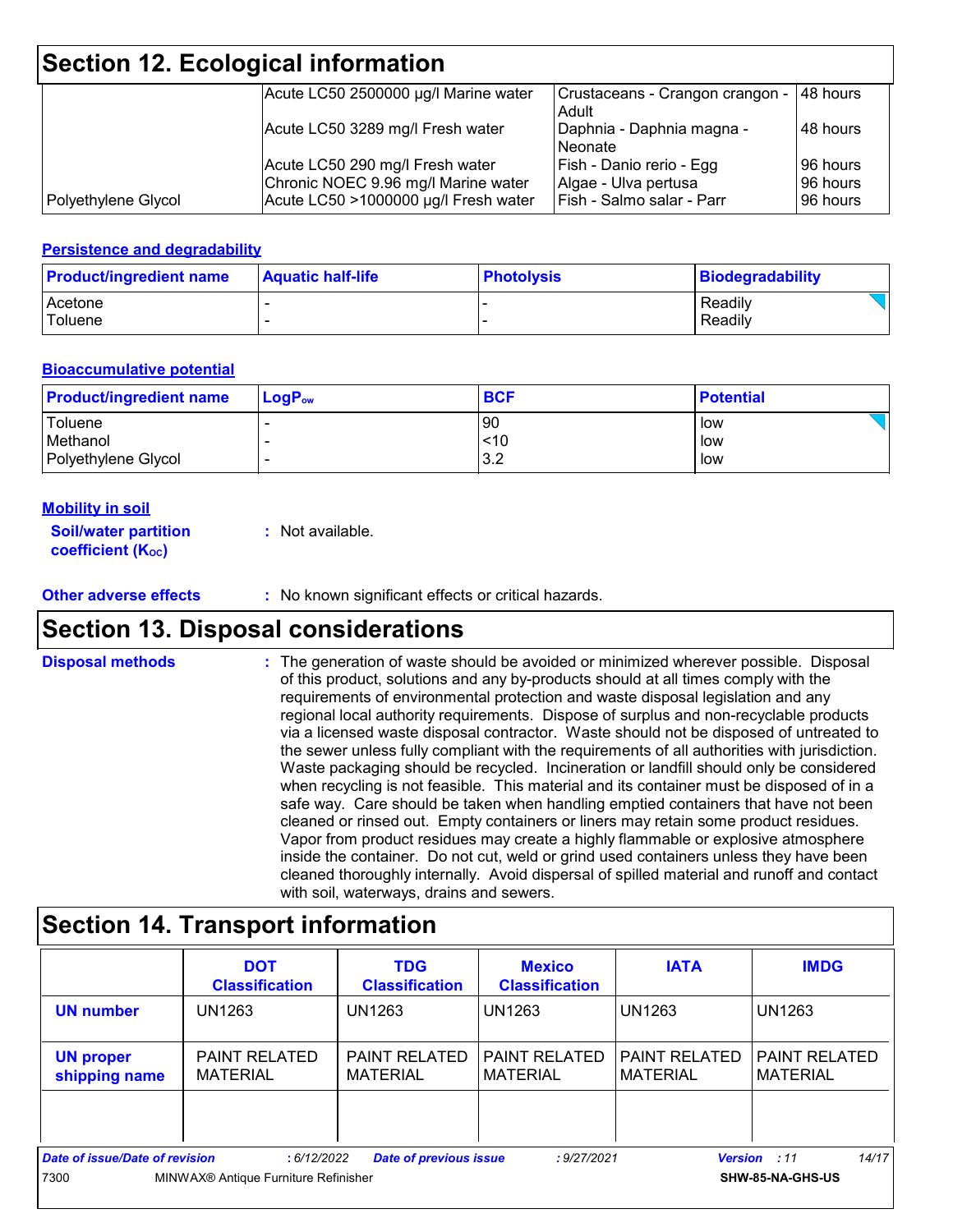| <b>Section 14. Transport information</b>                                                          |                       |                                                                                                                                                                                                                                                                                                                                                                                                                                                                                                                                                                                                                                                                                     |                       |              |                                            |
|---------------------------------------------------------------------------------------------------|-----------------------|-------------------------------------------------------------------------------------------------------------------------------------------------------------------------------------------------------------------------------------------------------------------------------------------------------------------------------------------------------------------------------------------------------------------------------------------------------------------------------------------------------------------------------------------------------------------------------------------------------------------------------------------------------------------------------------|-----------------------|--------------|--------------------------------------------|
| <b>Transport</b><br>hazard class(es)                                                              | 3                     | 3                                                                                                                                                                                                                                                                                                                                                                                                                                                                                                                                                                                                                                                                                   | 3                     | 3            | 3                                          |
| <b>Packing group</b>                                                                              | $\mathbf{II}$         | Ш                                                                                                                                                                                                                                                                                                                                                                                                                                                                                                                                                                                                                                                                                   | $\mathbf{  }$         | $\vert\vert$ | $\mathbf{I}$                               |
| <b>Environmental</b><br>hazards                                                                   | No.                   | No.                                                                                                                                                                                                                                                                                                                                                                                                                                                                                                                                                                                                                                                                                 | No.                   | No.          | No.                                        |
| <b>Additional</b><br><b>information</b>                                                           | <b>ERG No.</b><br>128 | Product classified<br>as per the<br>following sections<br>of the<br>Transportation of<br>Dangerous Goods<br>Regulations:<br>2.18-2.19 (Class<br>3).<br><b>ERG No.</b><br>128                                                                                                                                                                                                                                                                                                                                                                                                                                                                                                        | <b>ERG No.</b><br>128 |              | <b>Emergency</b><br>schedules F-E, S-<br>E |
| <b>Special precautions for user :</b><br><b>Transport in bulk according</b><br>to IMO instruments | : Not available.      | Multi-modal shipping descriptions are provided for informational purposes and do not<br>consider container sizes. The presence of a shipping description for a particular<br>mode of transport (sea, air, etc.), does not indicate that the product is packaged<br>suitably for that mode of transport. All packaging must be reviewed for suitability<br>prior to shipment, and compliance with the applicable regulations is the sole<br>responsibility of the person offering the product for transport. People loading and<br>unloading dangerous goods must be trained on all of the risks deriving from the<br>substances and on all actions in case of emergency situations. |                       |              |                                            |
|                                                                                                   |                       | <b>Proper shipping name</b>                                                                                                                                                                                                                                                                                                                                                                                                                                                                                                                                                                                                                                                         | $:$ Not available.    |              |                                            |

### **Section 15. Regulatory information**

#### **SARA 313**

SARA 313 (40 CFR 372.45) supplier notification can be found on the Environmental Data Sheet.

#### **California Prop. 65**

WARNING: This product contains chemicals known to the State of California to cause cancer and birth defects or other reproductive harm.

#### **International regulations**

| <b>International lists</b> | : Australia inventory (AIIC): Not determined.                |
|----------------------------|--------------------------------------------------------------|
|                            | China inventory (IECSC): Not determined.                     |
|                            | Japan inventory (CSCL): Not determined.                      |
|                            | <b>Japan inventory (ISHL):</b> Not determined.               |
|                            | Korea inventory (KECI): Not determined.                      |
|                            | New Zealand Inventory of Chemicals (NZIoC): Not determined.  |
|                            | Philippines inventory (PICCS): Not determined.               |
|                            | Taiwan Chemical Substances Inventory (TCSI): Not determined. |

| Date of issue/Date of revision |                                      | : 6/12/2022 | Date of previous issue | : 9/27/2021 | <b>Version</b> : 11 |                         | 15/17 |
|--------------------------------|--------------------------------------|-------------|------------------------|-------------|---------------------|-------------------------|-------|
| 7300                           | MINWAX® Antique Furniture Refinisher |             |                        |             |                     | <b>SHW-85-NA-GHS-US</b> |       |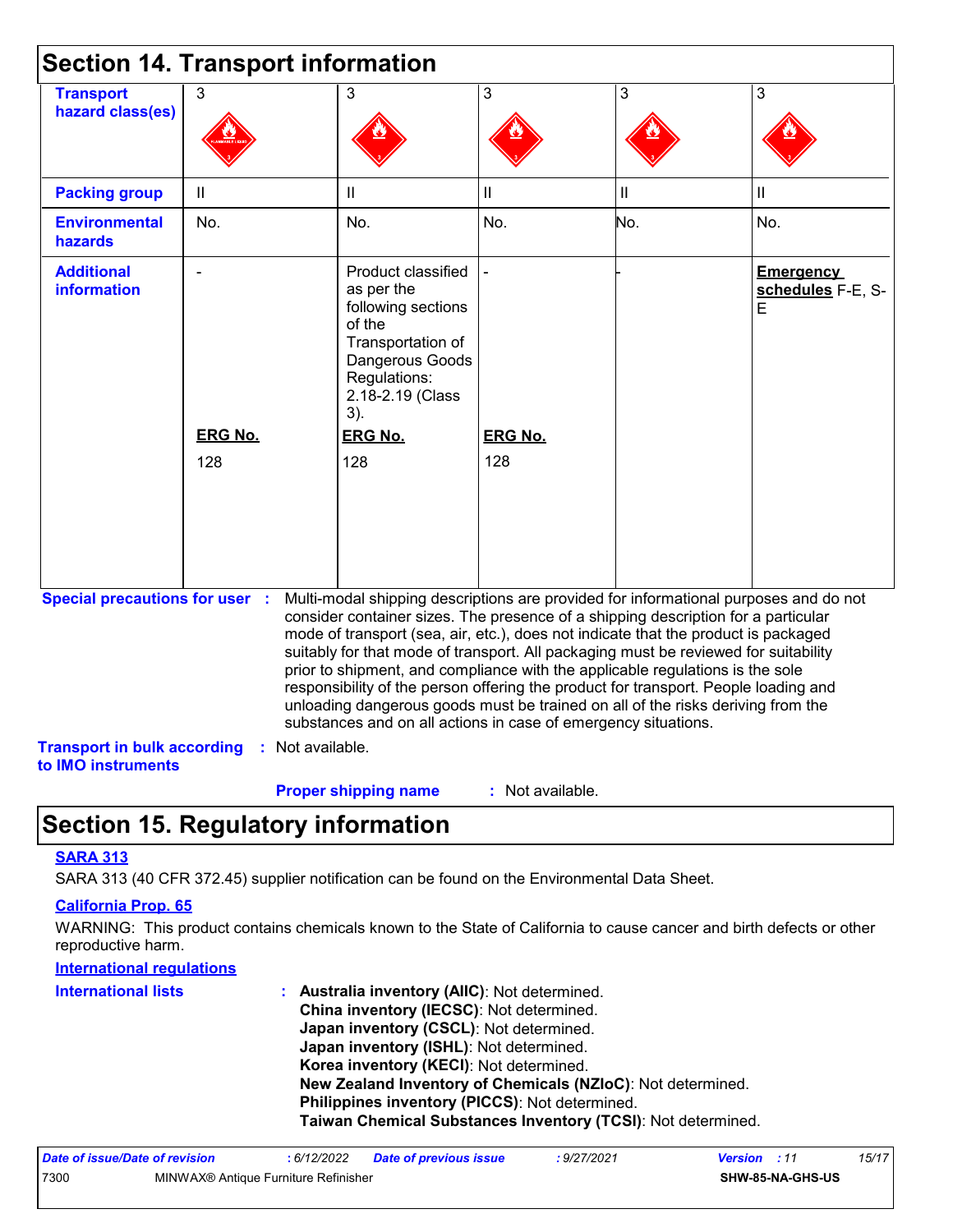### **Section 15. Regulatory information**

**Thailand inventory**: Not determined. **Turkey inventory**: Not determined. **Vietnam inventory**: Not determined.

### **Section 16. Other information**

#### **Hazardous Material Information System (U.S.A.)**



**The customer is responsible for determining the PPE code for this material. For more information on HMIS® Personal Protective Equipment (PPE) codes, consult the HMIS® Implementation Manual.**

**Caution: HMIS® ratings are based on a 0-4 rating scale, with 0 representing minimal hazards or risks, and 4 representing significant hazards or risks. Although HMIS® ratings and the associated label are not required on SDSs or products leaving a facility under 29 CFR 1910.1200, the preparer may choose to provide them. HMIS® ratings are to be used with a fully implemented HMIS® program. HMIS® is a registered trademark and service mark of the American Coatings Association, Inc.**

**Procedure used to derive the classification**

| <b>Classification</b>                                                 | <b>Justification</b>  |
|-----------------------------------------------------------------------|-----------------------|
| FLAMMABLE LIQUIDS - Category 2                                        | On basis of test data |
| <b>ACUTE TOXICITY (oral) - Category 4</b>                             | Calculation method    |
| ACUTE TOXICITY (dermal) - Category 4                                  | Calculation method    |
| <b>ACUTE TOXICITY (inhalation) - Category 4</b>                       | Calculation method    |
| SKIN CORROSION/IRRITATION - Category 2                                | Calculation method    |
| SERIOUS EYE DAMAGE/ EYE IRRITATION - Category 2A                      | Calculation method    |
| SKIN SENSITIZATION - Category 1                                       | Calculation method    |
| <b>TOXIC TO REPRODUCTION - Category 2</b>                             | Calculation method    |
| SPECIFIC TARGET ORGAN TOXICITY (SINGLE EXPOSURE) - Category 1         | Calculation method    |
| SPECIFIC TARGET ORGAN TOXICITY (SINGLE EXPOSURE) (Respiratory tract   | Calculation method    |
| irritation) - Category 3                                              |                       |
| SPECIFIC TARGET ORGAN TOXICITY (SINGLE EXPOSURE) (Narcotic effects) - | Calculation method    |
| Category 3                                                            |                       |
| SPECIFIC TARGET ORGAN TOXICITY (REPEATED EXPOSURE) - Category 2       | Calculation method    |
| <b>ASPIRATION HAZARD - Category 1</b>                                 | Calculation method    |

#### **History**

| <b>Date of printing</b>           | : 6/12/2022                                                                                                                                                                                                                                                                                                                                                                                                                                                                                                                                                                                                       |
|-----------------------------------|-------------------------------------------------------------------------------------------------------------------------------------------------------------------------------------------------------------------------------------------------------------------------------------------------------------------------------------------------------------------------------------------------------------------------------------------------------------------------------------------------------------------------------------------------------------------------------------------------------------------|
| Date of issue/Date of<br>revision | : 6/12/2022                                                                                                                                                                                                                                                                                                                                                                                                                                                                                                                                                                                                       |
| Date of previous issue            | : 9/27/2021                                                                                                                                                                                                                                                                                                                                                                                                                                                                                                                                                                                                       |
| <b>Version</b>                    | : 11                                                                                                                                                                                                                                                                                                                                                                                                                                                                                                                                                                                                              |
| <b>Key to abbreviations</b>       | $:$ ATE = Acute Toxicity Estimate<br><b>BCF</b> = Bioconcentration Factor<br>GHS = Globally Harmonized System of Classification and Labelling of Chemicals<br>IATA = International Air Transport Association<br>IBC = Intermediate Bulk Container<br><b>IMDG = International Maritime Dangerous Goods</b><br>LogPow = logarithm of the octanol/water partition coefficient<br>MARPOL = International Convention for the Prevention of Pollution From Ships, 1973<br>as modified by the Protocol of 1978. ("Marpol" = marine pollution)<br>$N/A = Not available$<br>SGG = Segregation Group<br>UN = United Nations |
| Date of issue/Date of revision    | 16/17<br>:6/12/2022<br><b>Date of previous issue</b><br>: 9/27/2021<br><b>Version</b><br>: 11                                                                                                                                                                                                                                                                                                                                                                                                                                                                                                                     |